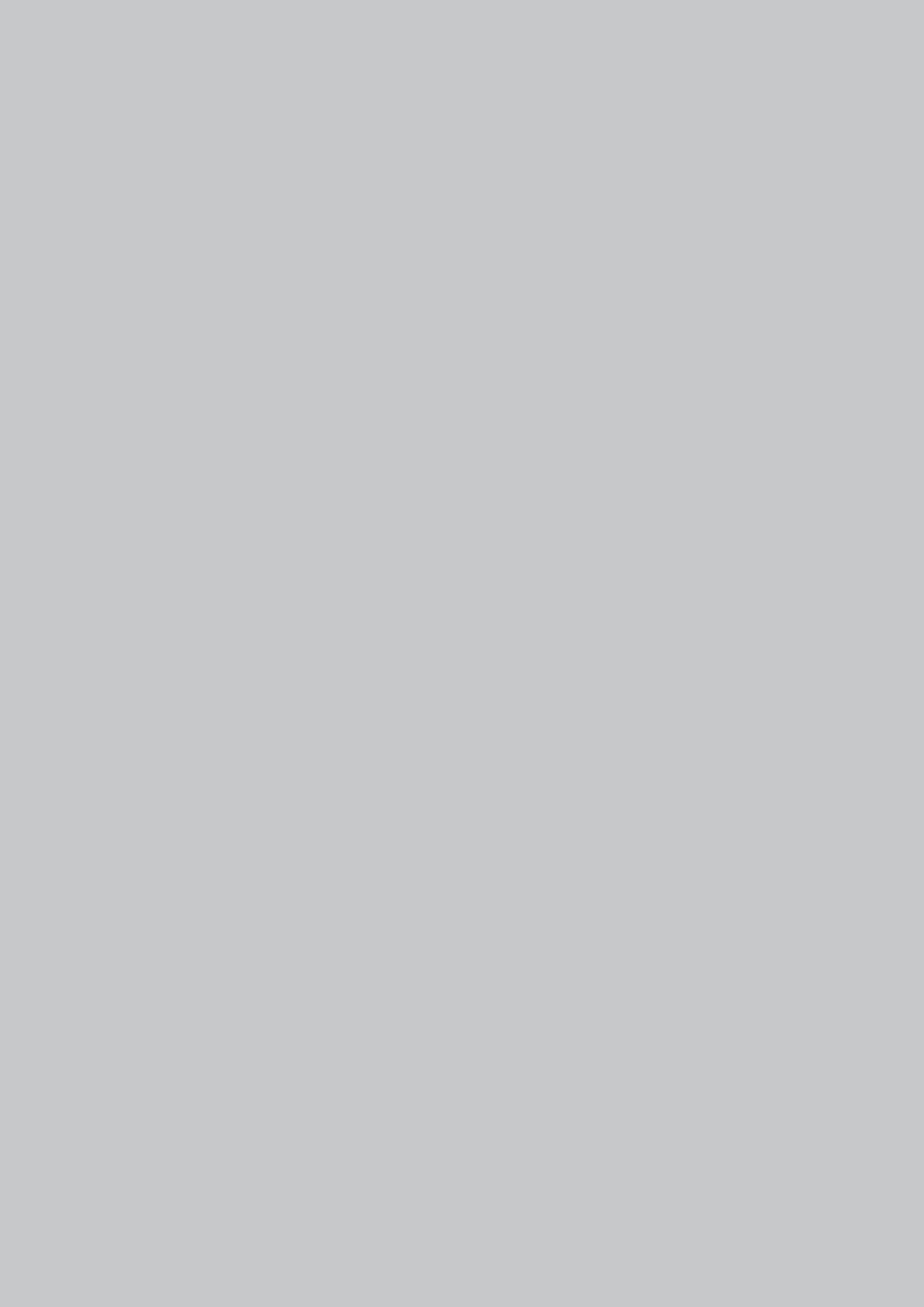# **From Risk Transfer to Risk Prevention**

*How the Internet of Things is reshaping business models in insurance* 

**Isabelle Flückiger,** Director New Technologies and Data, The Geneva Association

Co-authored by:

**Matteo Carbone,** Founder and Director, IoT Insurance Observatory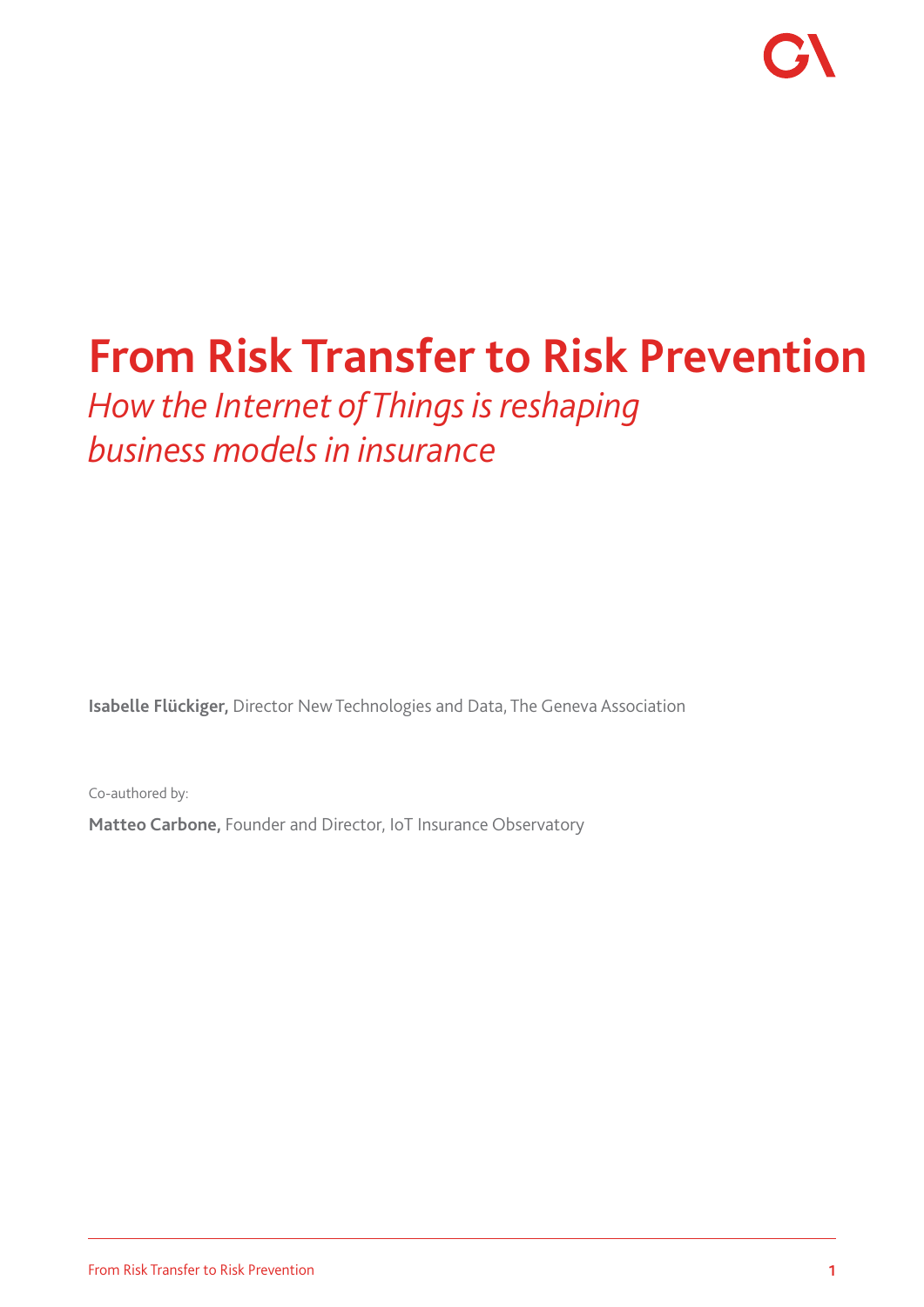### **The Geneva Association**

The Geneva Association was created in 1973 and is the only global association of insurance companies; our members are insurance and reinsurance Chief Executive Officers (CEOs). Based on rigorous research conducted in collaboration with our members, academic institutions and multilateral organisations, our mission is to identify and investigate key trends that are likely to shape or impact the insurance industry in the future, highlighting what is at stake for the industry; develop recommendations for the industry and for policymakers; provide a platform to our members, policymakers, academics, multilateral and non-governmental organisations to discuss these trends and recommendations; reach out to global opinion leaders and influential organisations to highlight the positive contributions of insurance to better understanding risks and to building resilient and prosperous economies and societies, and thus a more sustainable world.

Photo credits: Cover page – metamorworks and Zapp2Photo / Shutterstock.com

Geneva Association publications: Pamela Corn, Director Communications Hannah Dean, Editor and Content Manager Petr Neugebauer, Digital Media Manager

Suggested citation:

The Geneva Association. 2021. *From Risk Transfer to Risk Prevention – How the Internet of Things is reshaping business models in insurance.* May. Authors: Isabelle Flückiger and Matteo Carbone.

© The Geneva Association, 2021 All rights reserved www.genevaassociation.org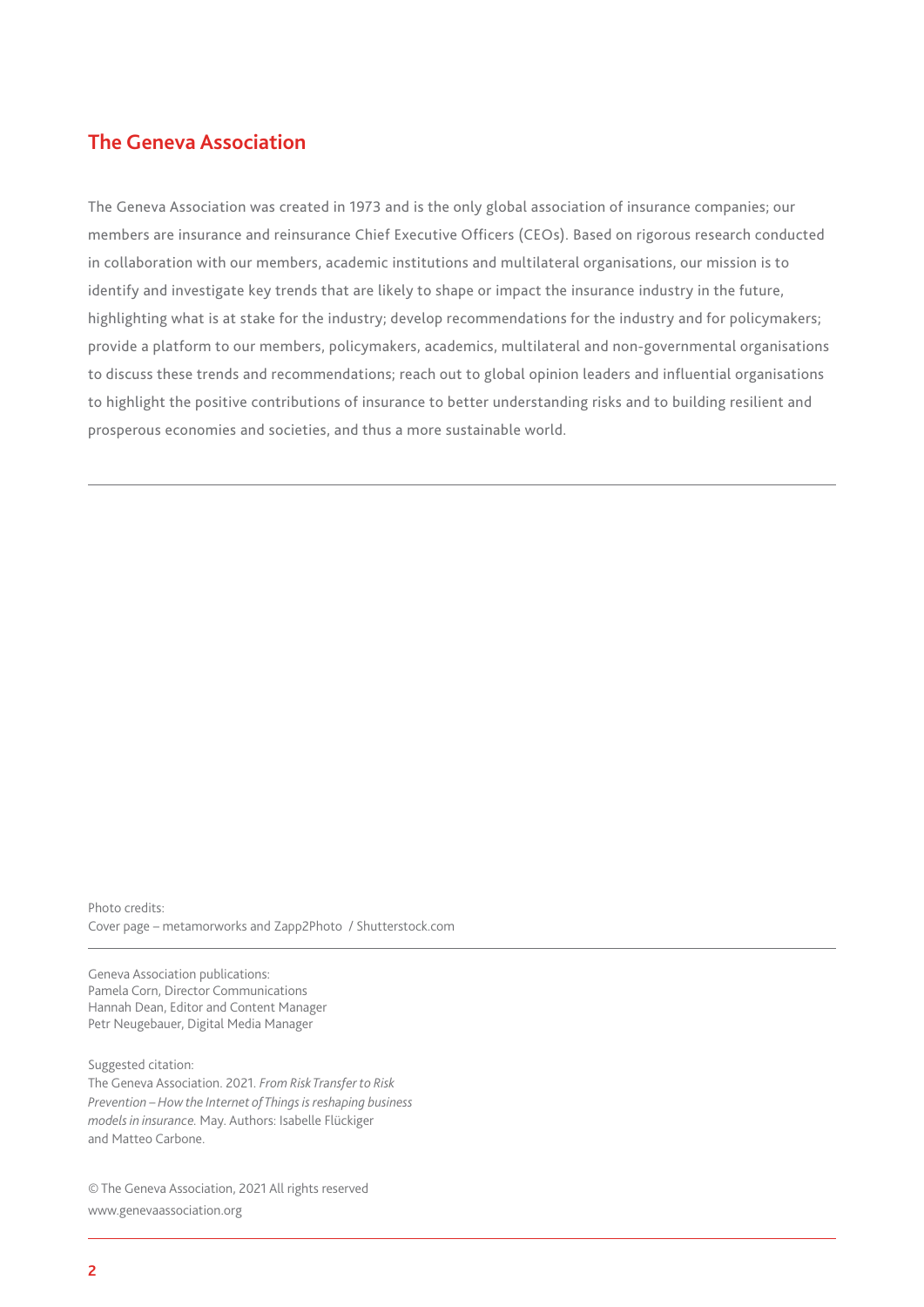# **Contents**

| <b>Foreword</b>                                   |                                      | 5  |
|---------------------------------------------------|--------------------------------------|----|
|                                                   | 1. Executive summary                 | 6  |
| 2. Synergising risk transfer with loss prevention |                                      | 8  |
| 2.1                                               | Research approach and intention      | 8  |
|                                                   | 2.2 The Internet of Things           | 8  |
|                                                   | 3. Two approaches to risk prevention | 11 |
| 3.1                                               | Real-time risk mitigation            | 12 |
|                                                   | 3.2 Promoting less risky behaviour   | 18 |
|                                                   | 4. Enablers of prevention services   | 24 |
| 5. Conclusions and recommendations                |                                      | 29 |
|                                                   | <b>References</b>                    | 31 |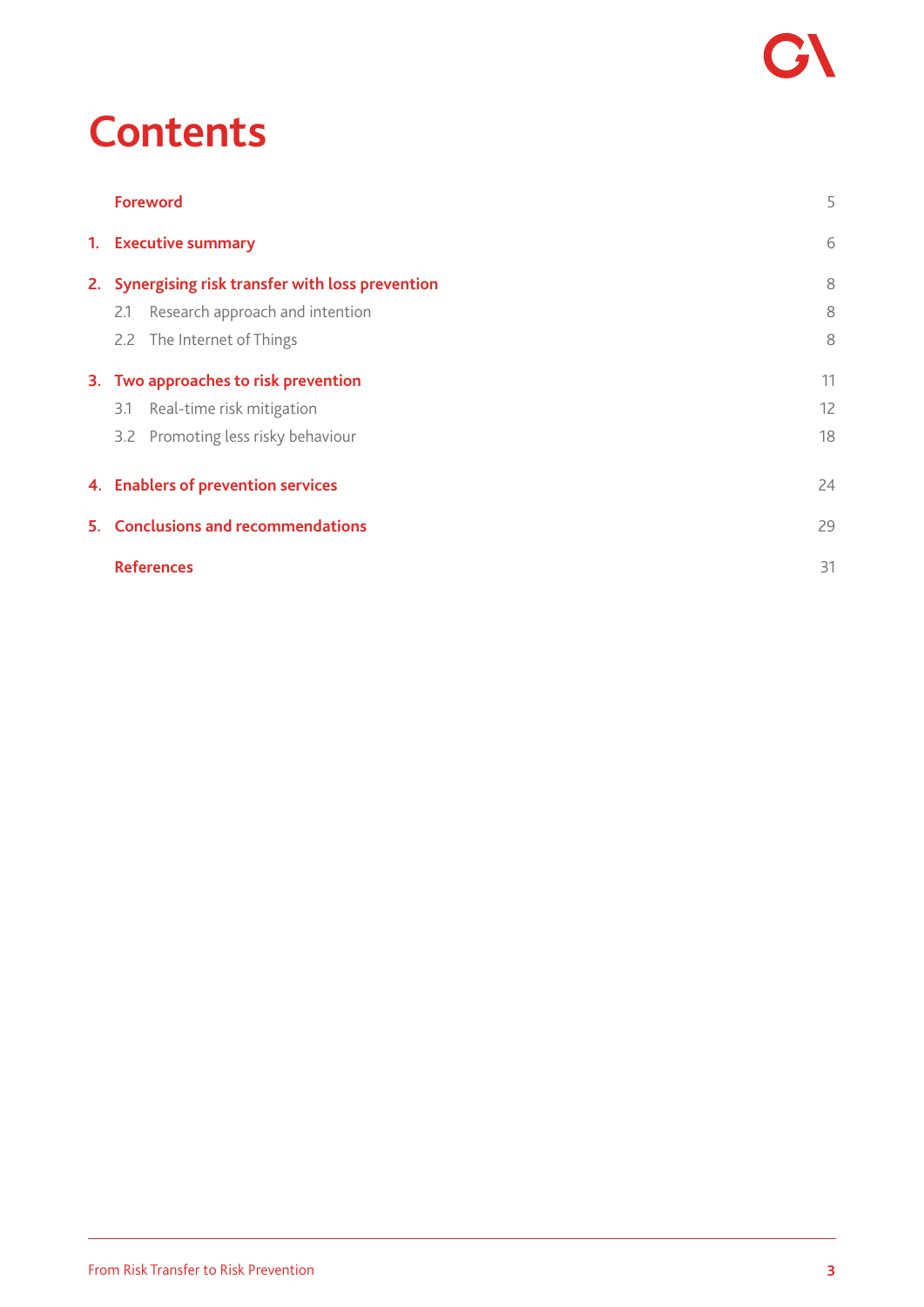# **Acknowledgements**

This publication is a product of the New Technologies and Data work stream of The Geneva Association, co-sponsored by Dean A. Connor, President & Chief Executive Officer of Sun Life Financial, and Yuan Siong Lee, Group Chief Executive and President of AIA.

We are very much indebted to the members of the Working Group, established in support of our New Technologies and Data research activities, and for their valuable input to this report: Georges Theys (Ageas); Mark Saunders and Biswa Misra (AIA); Paul DiPaola and Michael Drobac (AIG); Esra Öge (Aksigorta); Ashley Howell and Owen Morris (Aviva); Camille Niberon and Sarah El Marjani (AXA); Raman Murali (Chubb); Noriyoshi Hosokawa, Shin Nakayama, Jiro Kamiko and Atsushi Izu (Dai-ichi Life); Bruno Scaroni (Generali); Chris Dolman (IAG); Chris Reid (Intact); Hiroki Hayashi and Hiroyuki Hara (Nippon Life); Karl Stanley (RenaissanceRe); Véronique Dorval (Sun Life); Lutz Wilhelmy, Rainer Egloff and Caleb Rockstone (Swiss Re); and Adriano Chioetto (Vittoria Assicurazioni).

In addition, we would like to thank all the interviewees who kindly agreed to share detailed insights from their projects and companies, namely: Georges Theys (Ageas); Christian Wards (AIA); Paul DiPaola (AIG); Jannice Koch (Allianz); David MacInnis, Karen Burggraf and Liz Knachel (Allstate); Shaun Wilson and Andy Kearns (American Family); Gina Minick (Arity); Orlando Machado (formerly of Aviva); Camille Niberon and Sarah El Marjani (AXA); Tobias Kulzer (BMW); Jacek Szpakiewicz (BNP Paribas Cardif); Sean Ringsted (Chubb); Dawn M. Bernatz and Guy A. Russ (Church Mutual); Noriyoshi Hosokawa (Dai-ichi Life); Precious Nduli (Discovery Insure); Eric Schuh (ELEMENT Insurance); Patrick Bewley (EVŌ); Tim Byrne; Bruno Scaroni, Simon Guest and Stefano Bison (Generali); Pedro A. Bernardo Santos (G-Evolution); Verena Brenner (HDI TH!NX); David Wechsler (Hippo Insurance); John Riggs, Jack Volinski and Marc Goldleaf (HSB/Munich Re); Thomas Koerzdoerfer (HUK Coburg); Chris Dolman and Ben Prangell (IAG); Gianluca Antonini, Renata Jovanovic and Barbaros Oezdemir (IBM); Chris Reid (Intact); Christoph Berlin (Microsoft); Hari Balakrishnan (MIT & CMT); Maurizio Scavazzon (Munich Re); Rudy Mizel (My Risk Committee); Pete Frey (Nationwide); Matt Poll (Neos); Mamiko Yokoi-Arai (OECD); Gilles Cruyplants (Phil at Home); Xinyu Gong and Zhao Xiaopeng (PICC); Jonathan Larsen and James Garner (Ping An); Andrea Pezzi (Poste Assicura); Bryan Pickel and Maya Zamor (Prudential); Ahmed Banafa (San Jose State University & Stanford University); Richard De Sousa (SCOR); Tatsuji Ito, Takuya Iwata and Chihiro Kato (Sompo), Craig Isaacs, Jay Hieb, Mike Fields, Paula Lutes, Gregg R. Mecherle and Ryan Gammelgard (State Farm); Matthew Norcia and Sean Petterson (StrongArm Tech); Veronique Dorval (Sun Life); Amanda Hosken, Jeffrey Bohn, Pierluigi Fasano, Evangelos Avramakis and Andrea Keller (Swiss Re); Dan Campany, Paul Drennan and Eric M. Goldberg (The Hartford); Kei Kato and Shigeru Shimizu (Tokio Marine); Udo Juengling (Toyota Insurance); Sean Parker Burgess and Lara Hendrickson (USAA); Michael J. Girioni, Diar Hassan, Connie Lu and Jonas Roberts (Wood); Susan Claire Holliday and Craig W. Thorburn (World Bank).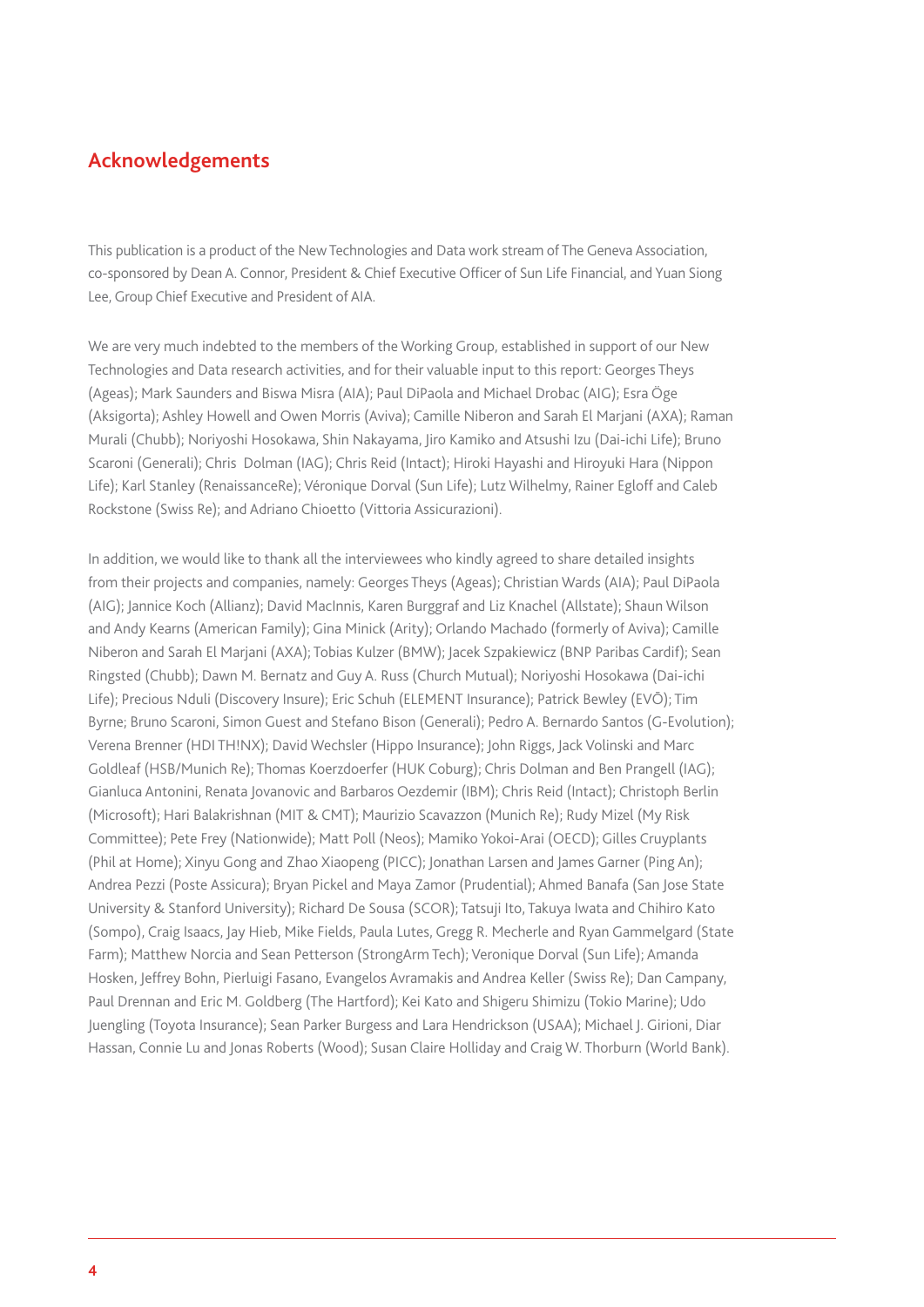# **Foreword**

Insurance has a long history of protecting individuals and businesses, providing much needed financial relief from natural disasters, accidents and illness. However, with growing access to data and technology, insurance has the potential to become much more.

The industry is approaching a point of inflection. On the one hand, risks are becoming more unpredictable and complex, while on the other, the availability of data should give greater insights and opportunities to influence behaviours and risk. This ability to offer actionable advice and develop risk prevention services will open new markets for insurers, and reinforce the industry's role as an economic and social facilitator.

It is still early days for the Internet of Things (IoT) in insurance. But scratch beneath the surface and there is a lot of work already underway that puts the industry in a strong position to harness potential for a new generation of risk prevention services. There is much to be learned from these early innovations.

The research for this report uncovered an impressive number of successful IoT projects in insurance. These working examples offer valuable lessons from trailblazers in the industry and emphasise how IoT can take risk prevention and mitigation to the next level and find its place in the future of insurance.

What is clear is that there is more to successful solutions than technology alone. Our analysis finds several common threads for success, namely sustainable business cases that effectively reduce risk for consumers and businesses. But the secret behind the most successful stories rests in treating data-based prevention services as a whole business transformation.

We are pleased to present this groundbreaking report to the insurance and risk communities. We trust that our recommendations will pave the way for embracing new IoT technology in insurance and translating it into services that can offer tangible benefits to society.



**Jad Ariss** Managing Director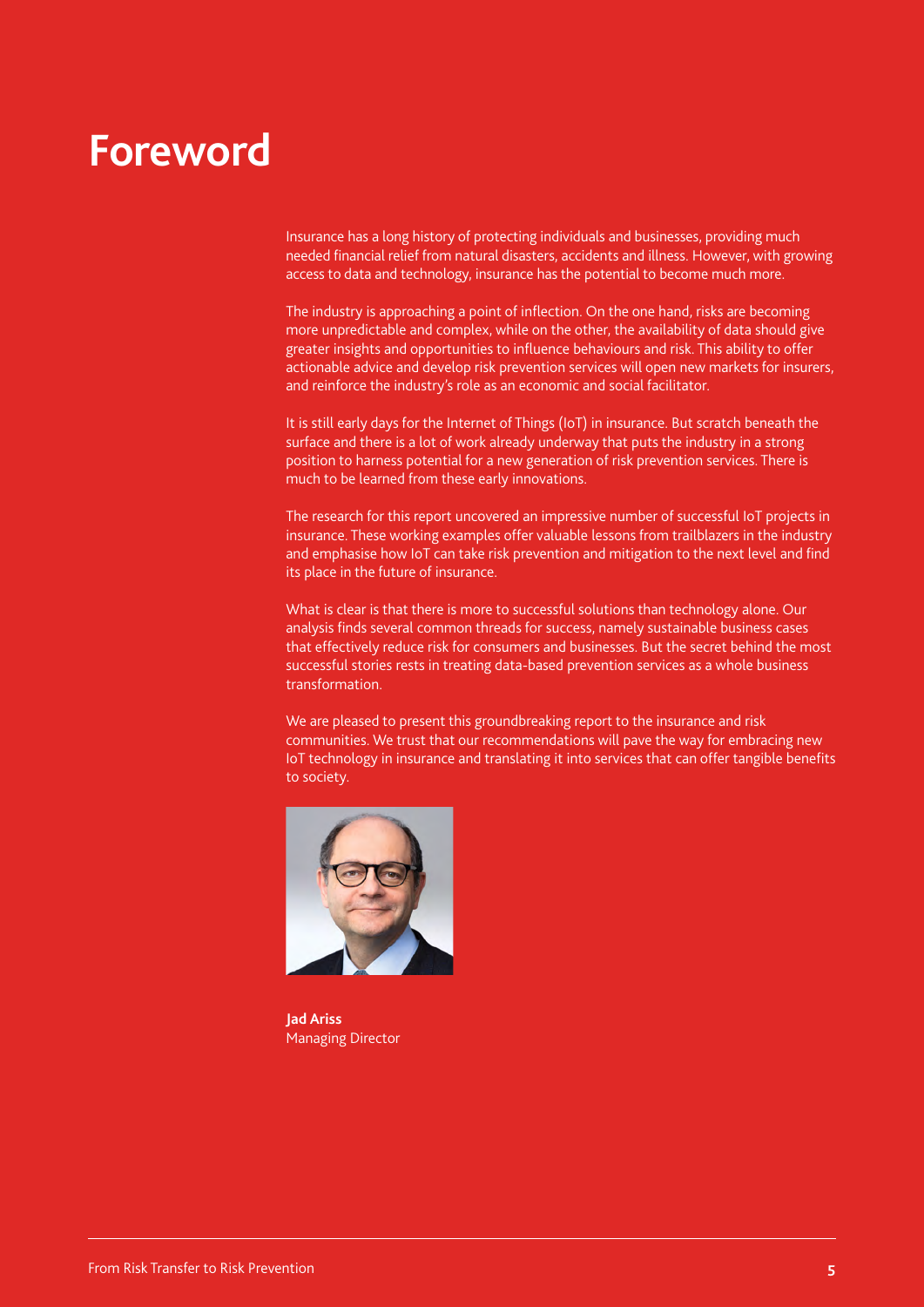# **1. Executive summary**

Immense growth in the use of sensors and smart devices in almost all areas of life and the gradual roll-out of 5G technology are fuelling the generation of an increasing amount of data, much of it in real time. For insurers, such data can provide valuable insights. While it improves risk assessment and transfer, it creates the potential to predict and prevent risks, as well as offer wider insurance coverage.

# IoT is a key driver of data generation. Such data can provide insurers with valuable insights, with the potential to predict and prevent risks, as well as offer wider insurance coverage.

A key driver of this development is the Internet of Things (IoT), the growing network of connected devices ranging from consumer wearables to industrial control systems. This report looks at how insurers can translate these IoT applications and corresponding data into risk prevention and mitigation services.

IoT-enabled services of the insurance industry also support the implementation of the UN Sustainable Development Goals (SDGs) in several respects: fostering innovation and building resilient infrastructure, promoting good health and wellbeing, supporting sustainable cities, and fighting poverty by offering affordable insurance coverage and enhancing financial wellness.

This report first looks at why it is important to understand this megatrend and why insurers must embrace it. Prevention services are not new in the insurance industry; for years, insurers have provided individual consumers with loss prevention advice and risk engineering teams advise businesses in commercial lines. Ways to prevent risk, however, are changing.

IoT-driven risk prevention services are at an early stage of maturity. Knowledge is limited to a few experts and most companies are still at the experimental stage – there is evidence of only a handful of commercially successful approaches internationally. Nevertheless, the wide variety and impact of these early services demonstrate the enormous potential for the insurance industry to promote safer and healthier workplaces and lifestyles for the benefit of society as a whole.

The variety and impact of early IoT-driven risk prevention services demonstrate the enormous potential for the insurance industry to promote safer and healthier workplaces and lifestyles for the benefit of society.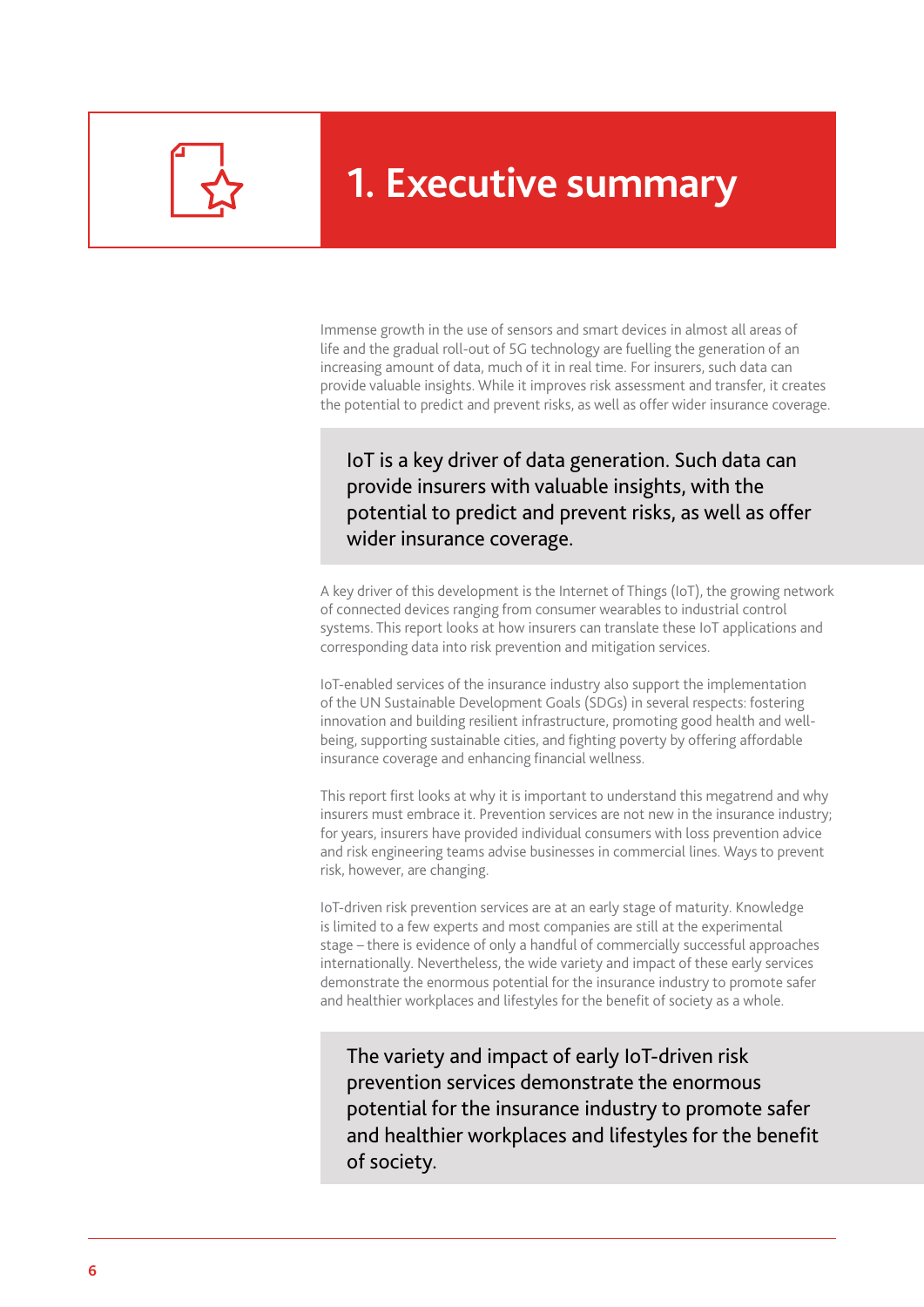Two approaches to risk prevention are examined: real-time risk mitigation and the promotion of less risky behaviours.

In many cases, the technologies behind prevention services are tried and tested and offered by other industries. The use case for the insurance industry – namely how IoT could be used for risk mitigation – is also well established. The missing piece of the jigsaw, however, is how to translate the use case into a sustainable business case that benefits insurers, technology providers and customers alike.

For real-time risk mitigation, approaches and services vary widely between insurers but all successful services are based on a multi-year journey. Through numerous examples, the report illustrates the journeys, success factors and outcomes of applications to date to provide inspiration on how to approach the development of such prevention services.

#### **A three pillar concept can be distilled from the successful experiences:**



**Pillar one:** Create awareness of the current risk level



**Pillar two:** Suggest a change in behaviour



**Pillar three:** Incentivise the change in behaviour

*Source: The Geneva Association*

# The sustainable adoption of safer habits hinges on reward systems that incentivise and reinforce positive behaviour.

The sustainable adoption of safer habits for the benefit of all stakeholders can only happen when all three pillars are successfully implemented. Reward systems that incentivise and reinforce positive behaviour are the most important aspect. The customer's perception of the value of the

rewards, their cultural context and frequency, and the intersection with behavioural economics are all integral. Agents and brokers must also be included in the process.

The integration of technology into prevention services greatly increases complexity. As a result, the enablers for success are effective business transformation, successful cultural change and a good understanding of the complexities around financial management rather than the technology itself.

Five recommendations are offered for insurers, regulators and tech companies:

- **1.** Insurers, their technology partners and regulators must improve their insurance IoT literacy and understanding of IoT translation into insurance prevention services to provide the best service to customers.
- **2.** Insurers should consider the development of technology and data-driven prevention services as a form of holistic business transformation.
- **3.** Insurance regulators should adapt regulatory frameworks to be more conducive to the implementation of large-scale prevention services.
- **4.** Tech companies should go beyond simply acting as technology vendors by co-creating technologydriven prevention services with insurers and being actively involved in the corresponding business transformation.
- **5.** Tech companies should engage in a dialogue with the insurance industry to better understand its value and leverage it to benefit consumers and society.

This report is the first of its kind to study the shift towards IoT risk prevention in insurance. It is based on interviews with over 60 insurers, technology companies, start-ups, global organisations and leading academics across all insurance business lines and geographies. The interviews focused on insurers that have already developed successful IoT-driven prevention services and, as such, are biased towards successful applications. They need to be contextualised to reflect the general state of different insurance markets. The examples included also represent IoT-driven prevention services with above-average maturity compared to the insurance market in general.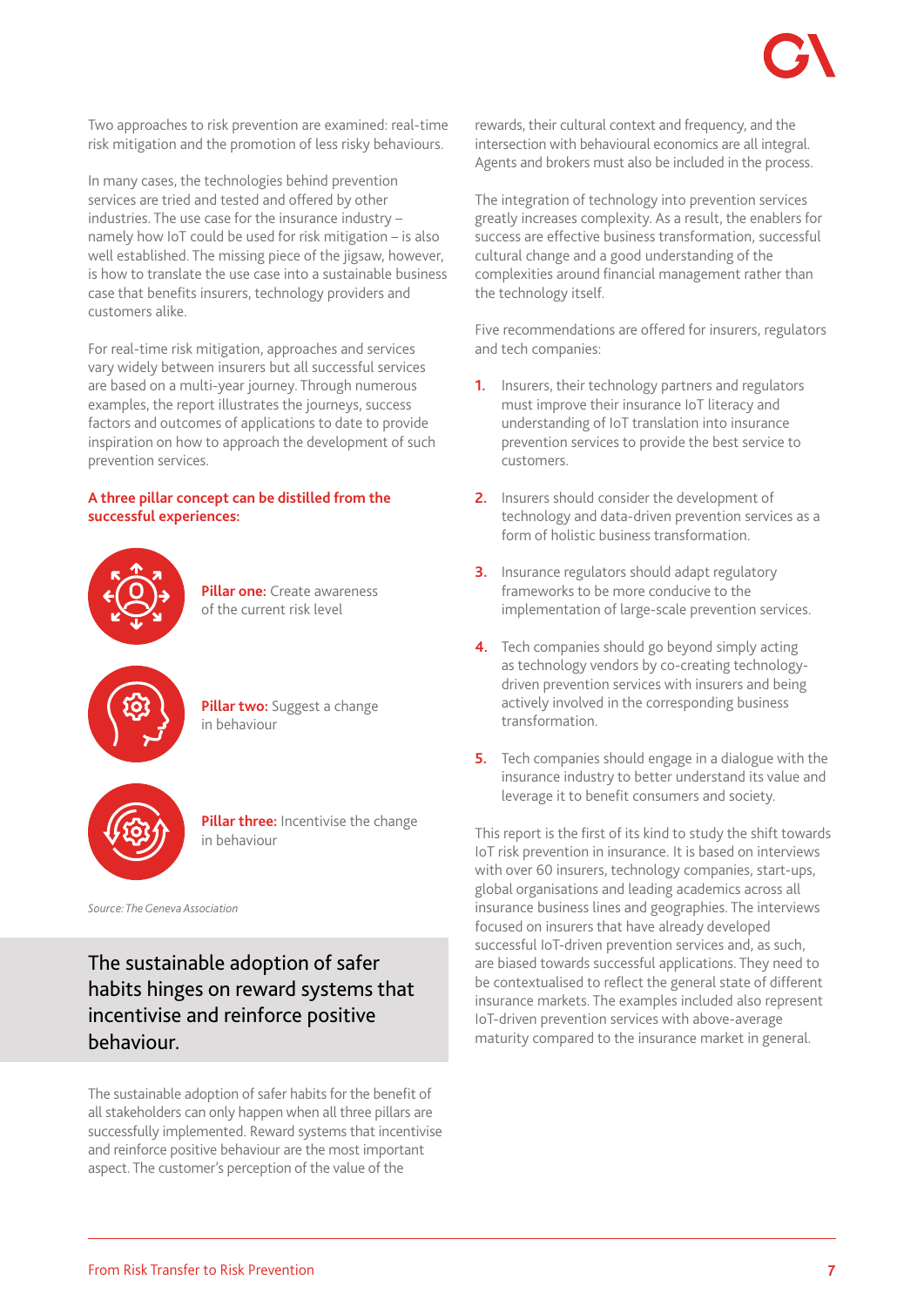

# **2.Synergising risk transfer with loss prevention**

#### **2.1 Research approach and intention**

Prevention is inherent to insurance. Recent developments in technology and the corresponding availability of data, however, are catalysing change in this space. In light of this progress, this report examines the prevention services already in place in the insurance industry. Given that IoT applications are currently driving technology, the report will focus on IoT and its generated data.

The report is based on the findings of approximately 60 interviews with insurers, technology companies, start-ups, global organisations and leading academics. The interviewees were selected based on preliminary research on prevention products and services offered or in development by insurers. The interviews are therefore biased towards successful IoT prevention applications and offer insights into what any market can aim to achieve. They are not representative of the current maturity of the insurance market in general.

Interview questions have been tailored to understand the key drivers of successful implementation of the prevention service. While following the same interview guide, questions were adapted to the context of the business line, the geographies and the maturity of a prevention service.

This report is the first to cover the shift towards IoT-driven prevention services in the insurance industry, addressing all lines of business, and across multiple markets. Its ambition is to support the insurance industry's transformation to IoT-driven prevention services towards a safer and healthier society.

### **2.2 The Internet of Things**

Technology is transforming people's daily lives as well as businesses. Machines, devices and sensors generate data that can be translated into actionable information and make prediction and prevention of incidents possible.

This trend could shift, or even eliminate, some of the risks faced by insurance customers<sup>1</sup> by providing real-time risk mitigation solutions, or enabling insurers to encourage less risky consumer behaviour.

Møllegaard 2018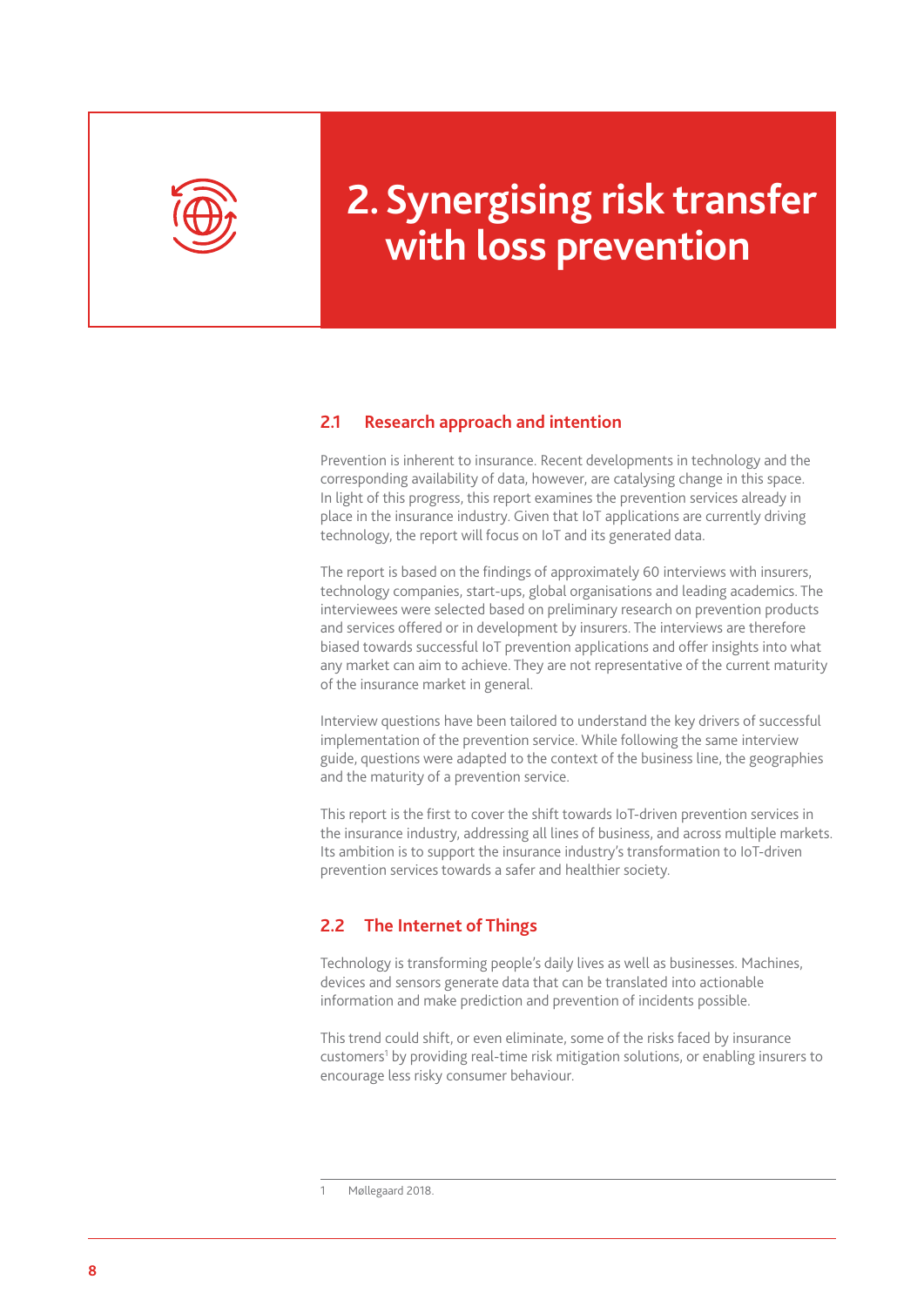

Data is key to real-time prevention services and promoting behavioural change among insureds. This data is being generated by physical objects and people. IoT, or smart connected products,<sup>2</sup> allow remote transmission and usage of information about these objects and people.<sup>3</sup> IoT solutions have an increasingly pervasive presence in both our personal lives and the commercial world.

# Data is key to real-time prevention services and promoting behavioural change among insureds.

An IoT solution consists of four key components: sensors, a network (communication), analytics (cloud) and applications. All components sense, react and make decisions for our benefit (see Figure 1).4

These four components allow information to be used in order to take smarter actions that would otherwise be impossible in the traditional, disconnected, physical world.

IoT provides new opportunities for the insurance industry to use data, not only for the traditional insurance business but also for the prevention of incidents and claims. It also offers an opportunity to connect directly and more frequently with clients.<sup>5</sup>





*Source: Adapted from the IoT Insurance Observatory based on the interview with Prof. Ahmed Banafa*

2 Porter and Heppelman 2014.

5 Carbone et al. 2016.

<sup>3</sup> Hari Balakrishnan, interviewed by Isabelle Flückiger and Matteo Carbone, 7 September 2020.

<sup>4</sup> Ahmed Banafa, interviewed by Isabelle Flückiger and Matteo Carbone, 1 September 2020.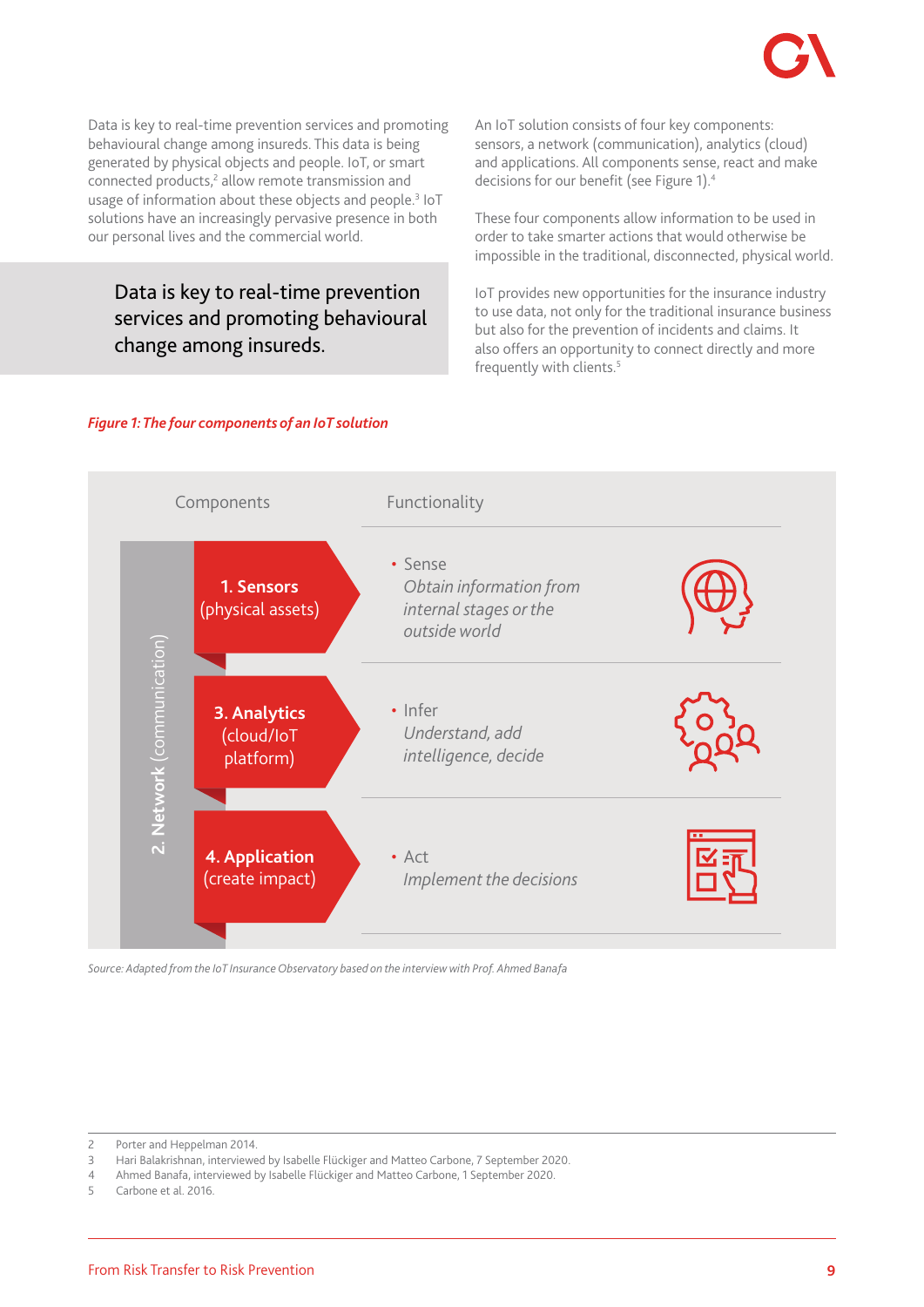IoT usage is maturing in both corporate and consumer environments. The adoption of IoT is steadily growing in all industries and, according to a recent report by Kaspersky,<sup>6</sup> 61% of enterprises already use IoT applications. This gives insurers the opportunity to integrate the data generated into insurance services for corporate customers.

61% of enterprises already use IoT applications, giving insurers the opportunity to integrate the data generated into insurance services for corporate customers.

There are many different estimates about the size of the IoT market, ranging from 10 billion<sup>7</sup> to 22 billion $^{\rm 8}$ connected devices at the end of 2020.

The hyperconnection between people, machines and organisations is a prevalent megatrend that we see at almost all levels of society and around the world.<sup>9</sup> A recent study by Aviva revealed that the average U.K. home has over 10 internet-enabled devices, an increase of 26% in the last three years.<sup>10</sup> IoT applications are expected to increase year by year as sensors evolve and become smaller, combined with greater computing power and connectivity (5G) and the use of artificial intelligence (AI) applied to the data generated by connected devices.

These developments can neither be ignored nor prevented, and the insurance industry has to adapt to this new world. Insurance IoT represents a new paradigm that impacts strategy, business cases and models, and technical and leadership capabilities along the insurance value chain and in the societal risk landscape at large.

The average U.K. home has over 10 internet-enabled devices.



- 6 AO Kaspersky Lab 2020.
- 7 GSMA 2020.
- 8 Lueth 2020.
- 9 Wellman 2001.
- 10 Aviva 2020.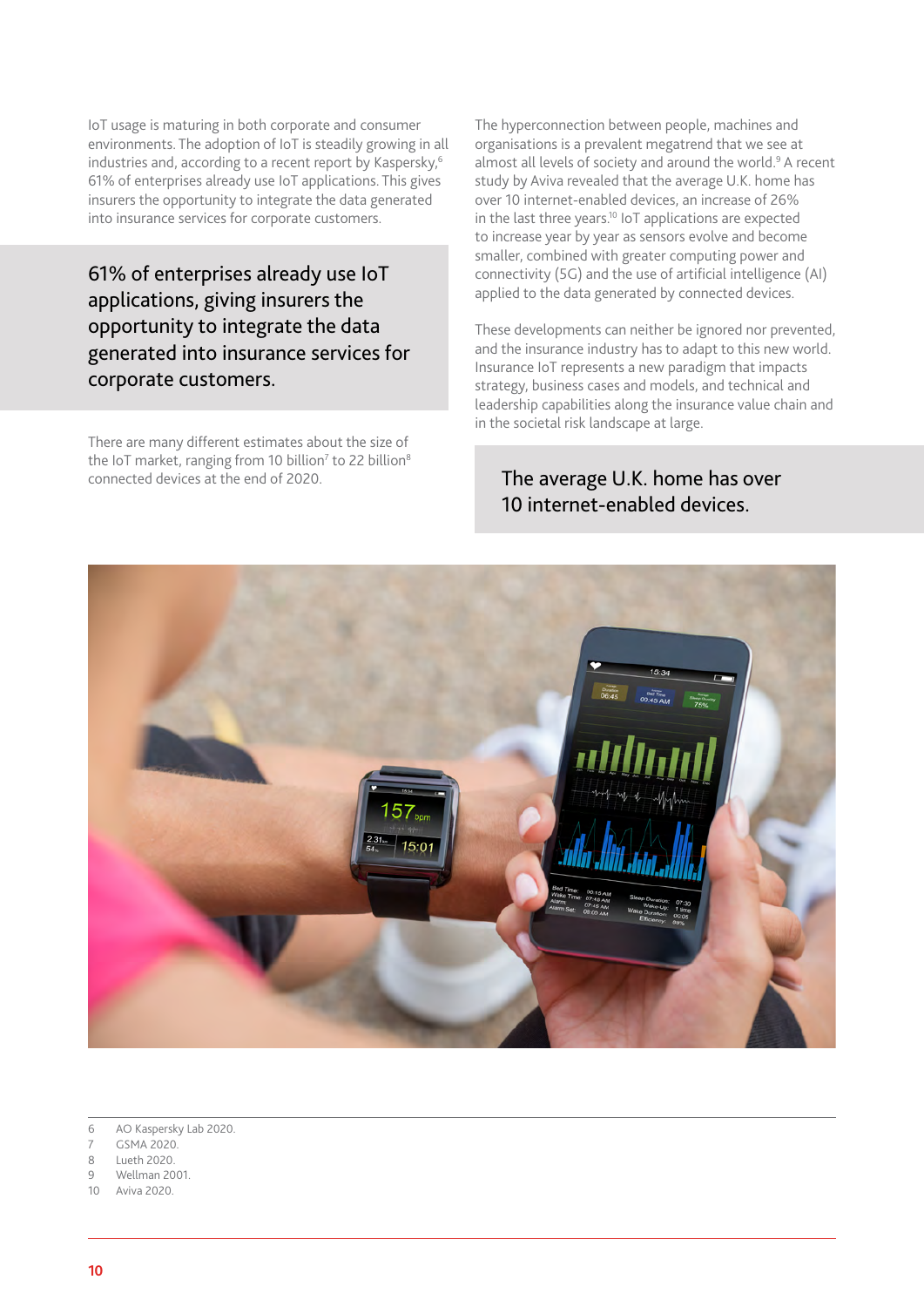

# **3.Two approaches to risk prevention**

The reduction of risks faced by insurance customers can either be achieved directly – through real-time risk mitigation solutions – or indirectly – by promoting safe behaviours over a longer period.

IoT allows risks to be better managed. This can be seen as the very essence of the evolution from pure risk transfer to a 'prescribe and prevent' scenario.<sup>11</sup>

There are several concrete examples in insurance where risk prevention successfully provides value to clients. Although at different levels of maturity – many launched services are quite recent – cases are now present in all geographies and across all lines of insurance business.

These stories should motivate insurers in different business lines and geographies to question which of their clients' risks should be mitigated and what is the best approach for doing so.

The examples provided also show the contribution of IoT and the insurance industry to the UN SDGs.<sup>12</sup> According to a World Economic Forum study.<sup>13</sup> 84% of IoT applications can address the SDGs. The IoT-enabled services of the insurance industry support the implementation of the UN SDGs in several respects: fostering innovation and building resilient infrastructure on a corporate level (SDG 9), promoting good health and well-being for all individuals (SDG 3), supporting sustainable cities and communities (SDG 11), and fighting poverty (SDG 1) by enabling affordable insurance coverage and financial wellness.

*"When we have detailed IoT-based information about the claim, we have the data to predict the claim so we can take actions to prevent the claim at all."*

*– Andrea Pezzi, Direttore Generale, Poste Assicura*

<sup>11</sup> McKinsey 2020.

<sup>12</sup> United Nations. Department of Economic and Social Affairs. Sustainable Development.

<sup>13</sup> World Economic Forum 2018.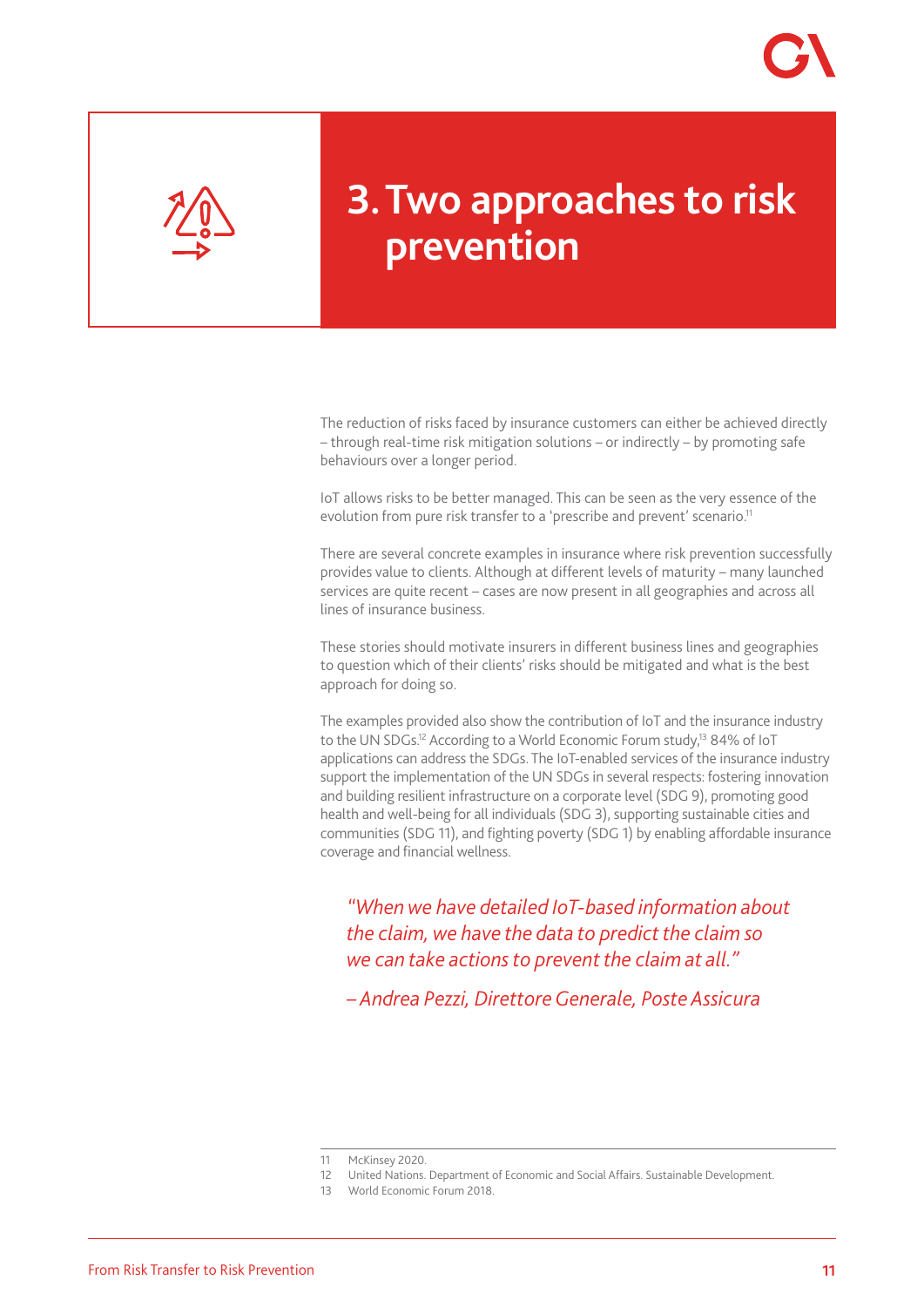### **3.1 Real-time risk mitigation**

Real-time risk mitigation can either involve automated actions by IoT actuators that impact the risky situation without any human intervention, or a warning to trigger it.

Real-time risk mitigation results from the direct use of IoT technology through the capabilities of sense, infer and act (see Figure 1). It can either consist of:

- **• Automated actions by IoT actuators** that impact the risky situation without any human intervention, like autonomous driving systems (ADAS) in cars, or
- **• A warning to trigger** some kind of human intervention, such as a water leakage alert that activates an emergency repair service.

Both approaches aim to minimise losses and effort for the client, and thus, claims.

These risk mitigation actions can be triggered by the detection of three different situations:

- **1.** Missed safety tasks, such as scheduled equipment maintenance, a scheduled inspection or equipment that needs preventative maintenance; a diabetic patient who has left insulin at home or missed a blood sugar level check; or an out of order or absent risk mitigation system, such as low pressure in a sprinkler system or a smoke alarm that is out of battery power.
- **2.** A risky situation, such as a frozen pipe; a coldstorage door that has been left open; spilled liquids on a supermarket floor; workers without adequate equipment in the workplace; unsafe lifting by an employee; a distracted driver; a forklift speeding in a warehouse; high temperature or anomalies in an electrical control panel; or early detection of abnormal conditions or complications in a person or animal.
- **3.** The consequences of an event that has already happened, such as a water leak; an unsafe worksite; an injury; or the failure of a patient to adhere to a treatment. A mitigation action is then initiated by the IoT system.

Real-time risk mitigation in these situations enables insurers to cover previously 'uninsurable' risks either because there was not enough information on the risk available to price it, or the consequence of a risk is too high, resulting in an unaffordable premium. Therefore, IoTbased services enable affordable insurance and contribute to closing the protection gap across all lines of business.

Still in the early stages of maturity, the industry is mainly experimenting with the intersection of finding valuable services for customers, technological solutions and economic feasibility. Successful examples can be found across all lines of business, with the strongest trend for detecting higher risk situations and the prevention of corresponding incidents.

The case studies below are in descending order of maturity. In addition, the examples have been split between property and casualty and auto insurance to reflect the current view of insurers on these use cases.

# **Commercial property and casualty (excluding auto)**

Real-time risk prevention is most mature in commercial lines, driven by the loss control culture present in commercial insurance. Field inspections by engineering teams are well established and enhancing this work with new technologies seems like a natural step. In addition, the higher costs of commercial claims makes investment in risk prevention more effective than in personal lines.

Real-time risk prevention is most mature in commercial lines. The higher costs of commercial claims make investment in risk prevention more effective than in personal lines.

A mature but simple example is provided by Church Mutual, which began testing an IoT risk prevention prototype in 2014. Today the company offers a scaled solution for its largest client segment as a free loss mitigation service. Church Mutual's approach is based on the detection of water leaks and frozen pipes, and realtime alerts to the insured in order to mitigate non-weather water losses. The result is an above-average renewal rate, which reflects the perceived value for customers. The loss mitigation service, which has cost the insurer USD 8.9 million since October 2016, had yielded savings of about USD 31 million by the end of 2020, with more than 9,000 connected properties.14

14 Dawn M. Bernatz and Guy A. Russ, interviewed by Isabelle Flückiger and Matteo Carbone, 10 October 2020.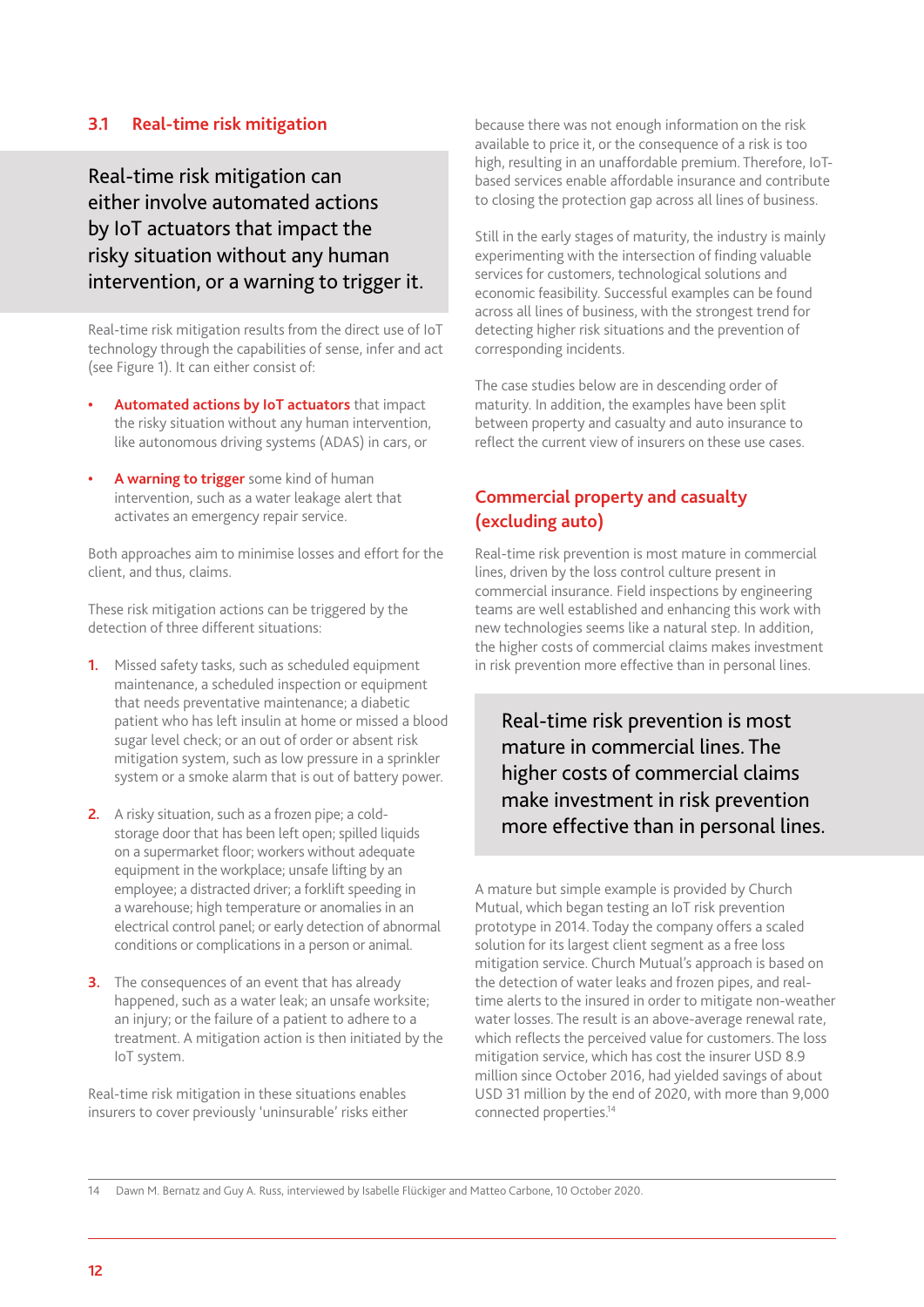

#### **Case study: Church Mutual**

Church Mutual uses a sensor kit consisting of three sensors for temperature and water leakage. Its customers are worship centres and related organisations in the U.S. The wireless sensors detect risky situations such as frozen pipes and water on the floor. The data is transferred directly to the cloud where it is centrally managed.

Based on the data, algorithm-based alerts are generated and sent to the customer, who can evaluate them and respond. When there is no response, an automated call goes to the customer's contact person. If there is still no reaction, Church Mutual calls the defined emergency contact. With this cascade, they are able to confidently estimate the value of preventing losses.

After 2016, and based on progressively more robust evidence on the value of this risk prevention approach, Church Mutual began to scale up its portfolio of insured properties.

Church Mutual does not discount the premium for implementing its prevention programme, but it does provide the sensor kit for free. Worship centres are typically staffed only a few days per week and a water leak could be discovered days after occurrence. Clients perceive value from this service as it can prevent subsequent losses, cleaning and repair efforts.

The majority (70–80%) of sensor recipients install the sensor kit within a given timeframe. Only 2% do not install the sensors at all. Many buildings are run by volunteers who are there only once a month. This is a barrier to fast action, and a significant amount of communication is needed between the insurer and the customer.

To make such a case successful, it is first important to understand what exactly can be prevented, and second that setting up a successful business case takes time.<sup>15</sup>

This case study illustrates the necessity of a multi-year commitment and the need to proceed step by step through all the necessary activities in order to build robust evidence on the effectiveness of risk mitigation before entering the scaling phase.

A more complex case study from The Hartford combines several technologies to reduce risk in the construction sector.

In 2018, The Hartford created a dedicated IoT Innovation Lab responsible for the group's IoT projects in commercial lines. After successful experimentation phases, a set of real-time IoT-based risk mitigation solutions are currently offered by The Hartford's loss control teams to clients in the construction sector. The company's journey has seen it build knowledge of the impacts and perceived values of the different IoT solutions. Based on who has what share of value from the service, the cost of the technology is allocated between the customer and the insurer.

Compared with the previous example, this case study involves additional, more complex steps and considerations:

- **•** Properly analysing the data and knowing the impact and benefit of services enables effective communication and a fair allocation of technology costs.
- **•** Real-time risk mitigation data is used for additional services, providing additional value to all involved parties.
- **•** The combination of several technologies and services allows for the prediction of incidents and interventions before a loss happens.

The above examples demonstrate that there is no 'one size fits all' approach; each service needs to be developed on a case-by-case basis.

15 Dawn M. Bernatz and Guy A. Russ, interviewed by Isabelle Flckiger and Matteo Carbone, 10 October 2020.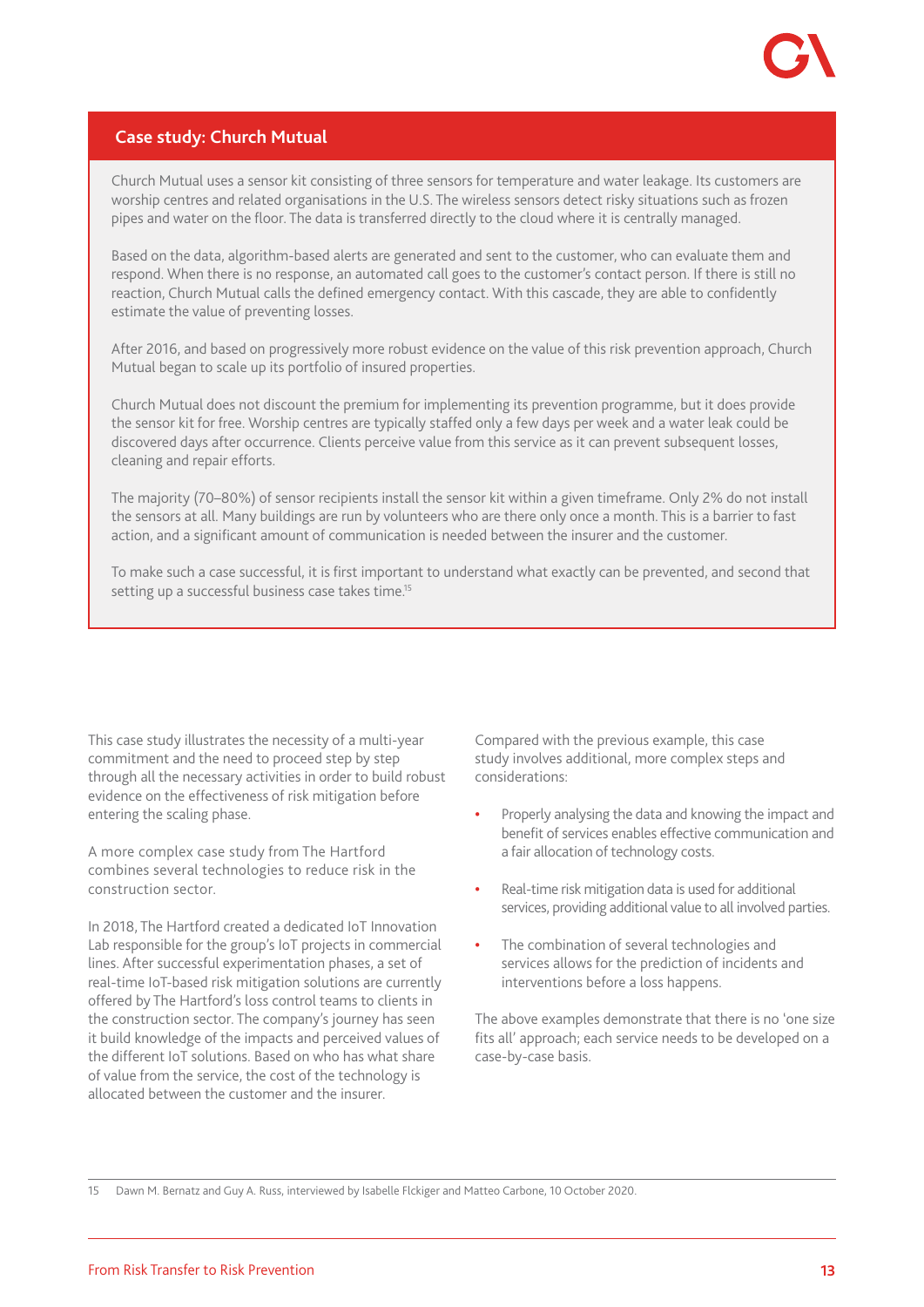#### **Case study: The Hartford**

The Hartford had identified a specific business need around water damage prevention in the construction sector. On that basis it piloted different solutions, measured risk mitigation performance and defined a sustainable approach. The cost of IoT devices is shared between the insured and The Hartford according to the benefits received.

This IoT approach is based on:



**1. Early detection of risky situations** (for example, flow monitoring sensors for early detection of unusual flows indicative of a leak, temperature and humidity monitoring sensors for the detection of freezing conditions).



**2. Detection of incidents to mitigate their consequences** (e.g. sensors to detect escaped water) based on alert dispatch, combining human intervention and automation such as automatic shut-off valves.

The Hartford is currently expanding into additional technologies such as wearables and computer vision (a computer-based technology used to understand the content of images and videos) for real-time alerts, such as monitoring whether workers are wearing protective equipment and lifting using ergonomic techniques for workers' compensation insurance. The goal is to understand the dynamics of risks in real time, i.e. how a risky situation develops and at what point a real-time interaction is required to prevent an incident.

All information, from sensors and computer vision, are passed to the risk engineering team as part of the risk advisory to customers. Based on the IoT data, customers get a tailored list of issues identified and places where potential incidents could happen, including prescribed actions. In the past, it was a 'see and react' exercise. Now, problems are identified in advance based on data analytics, with a focused view on the main issues.<sup>16</sup>

A different approach has been followed by Intact Canada, whose loss prevention team proposed a fire prevention solution for farms. The customer buys the hardware and services from the technology vendor – which continuously monitors anomalies and faults on the building's electrical network and dispatches alerts to nominated contacts – and receives a discount on the property coverage for the monitored farm building.17

AXA XL in Europe uses real-time mitigation of property risk in its 'Digital Risk Engineer' service, where alerts are dispatched to business owners after a critical situation is detected.<sup>18</sup>

StrongArm Technologies has developed workplace injury real-time risk mitigation using wearable technology, which monitors more than 20,000 employees and could reduce injuries by 40% year-on-year. The wearable sets off an automatic vibration felt by the employee when it is exposed to a risky situation.

IoT-based risk prevention has also been used to reduce liability risks. People's Insurance Company of China (PICC) developed IoT prevention services for its elevator insurance business, which are included in the insurance premium. The IoT-based approach uses continuous monitoring to alert the provider responsible for maintenance, which results in improved maintenance quality and reduced failure rate.<sup>19</sup>

Munich Re/HSB has partnered with technology company Augury, which specialises in technology and software for malfunction diagnosis of machinery, to provide diagnostic services in equipment maintenance. An IoT

<sup>16</sup> Dan Campany,Paul Drennan and Eric M. Goldberg, interviewed by Isabelle Flückiger and Matteo Carbone, 2020.

<sup>17</sup> Intact 2019.

<sup>18</sup> Ritchie 2020.

<sup>19</sup> Xinyu Gong und Zhao Xiaopeng, interviewed by Isabelle Flückiger and Matteo Carbone, 18 August 2020.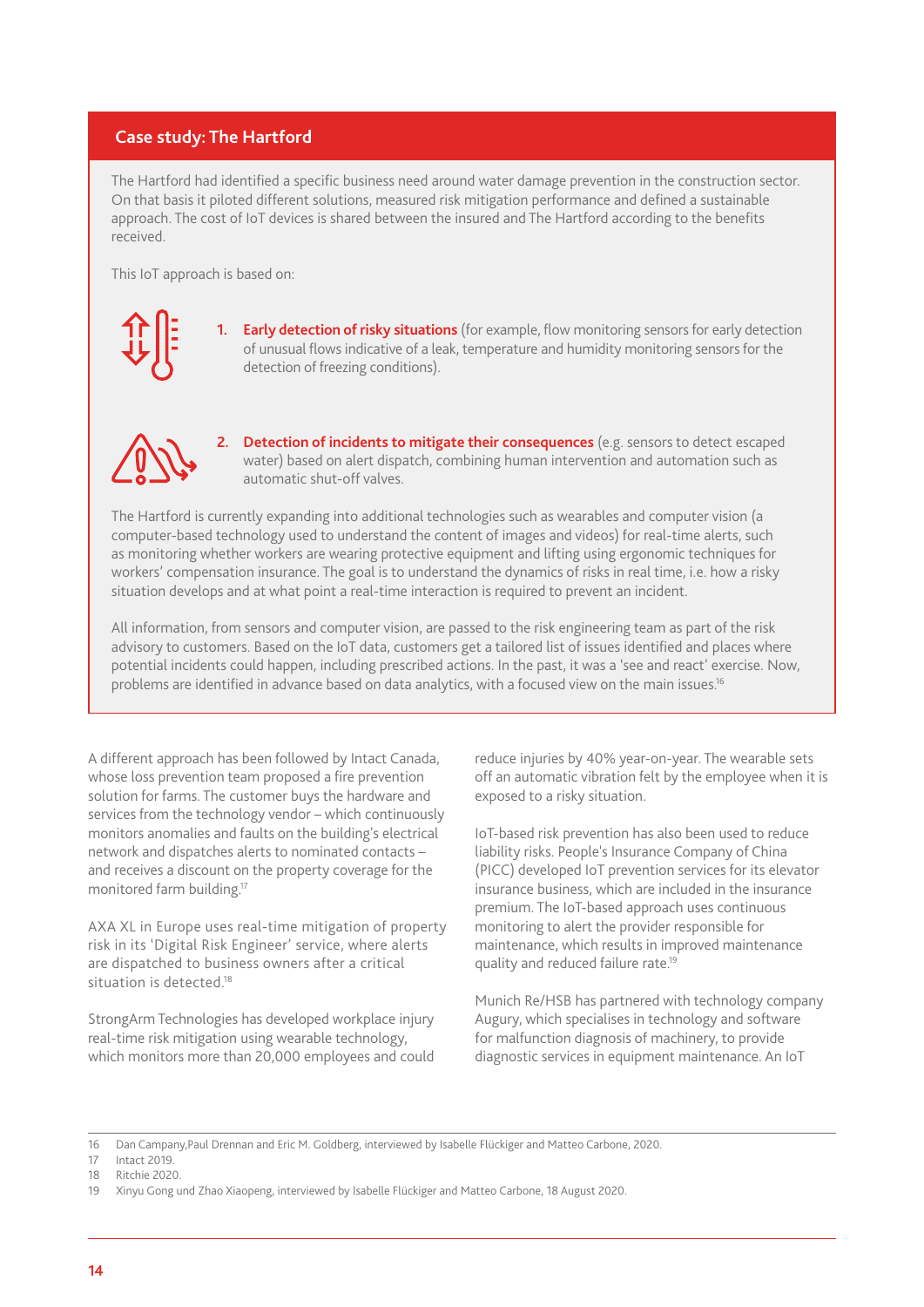device is retrofitted to machines to predict failure based on a subscription model per machine. The performance of the services is guaranteed by insurance coverage, which includes a contractual liability protection for the service provider and warranty protection for the customer.

IoT-based prevention services allow insurers to expand coverage, protect against previously uninsurable risks and provide coverage solutions at affordable rates.

IoT-based prevention services also allow insurers to expand coverage and protect against previously uninsurable risks. Where corporates have found it difficult to secure insurance coverage at an affordable premium, or indeed at all, insurance based on real-time risk mitigation provides coverage solutions at affordable rates. All commercial property and casualty insurers interviewed for this report either already provide such an option or intend to offer it.



#### **Commercial auto**

Commercial auto insurers have taken the opportunity to introduce telematics-based, real-time solutions. Heavy vehicle auto insurance is often expensive, reflecting large losses. As a result, investment in technologies balances well with the potential for reduced claims costs. For buyers, using telematics-based technology will increase the safety of their drivers and vehicles,<sup>20</sup> again demonstrating a win-win situation for both customers and insurers.

In 2020, Nationwide successfully scaled-up a telematics referral programme in its U.S. auto portfolio. The loss control teams offer different telematics fleet management systems to middle and large fleets. Nationwide subsidises the fees for these solutions and has the right to use the telematics data in its processes, including loss control activities and claims management.<sup>21</sup>

Among the solutions offered to clients, Samsara's dashcam with AI at the edge uses cameras that both face the driver and look outward to the road. The camera provides real-time alerts to the driver thanks to forward collision warnings and traffic sign recognition. The camera looking inward detects if the driver is distracted or tired and triggers a real-time risk mitigation action in the form of an alert to the driver's supervisor. The supervisor can then contact the driver and decide on the action, e.g. advise a rest period. A study shows that dual cameras can reduce the number of accidents by 60% and cut related costs by 86%.<sup>22</sup>

Since 2017, Munich Re has collaborated with Mobileye to mitigate fleet collisions.<sup>23</sup> Mobileye offers collision avoidance technology for heavy vehicles. It is an AI-driven system based on deep neural networks and gives real-time alerts either with audio or visual warnings to the driver to prevent or mitigate collisions. The performance of the risk mitigation solution is also guaranteed by insurance coverage from Munich Re.

22 Bell et al. 2017.

<sup>20</sup> Nationwide 2020.

<sup>21</sup> Pete Frey, interviewed by Isabelle Flückiger and Matteo Carbone, 8 August 2020.

<sup>23</sup> Intel 2017.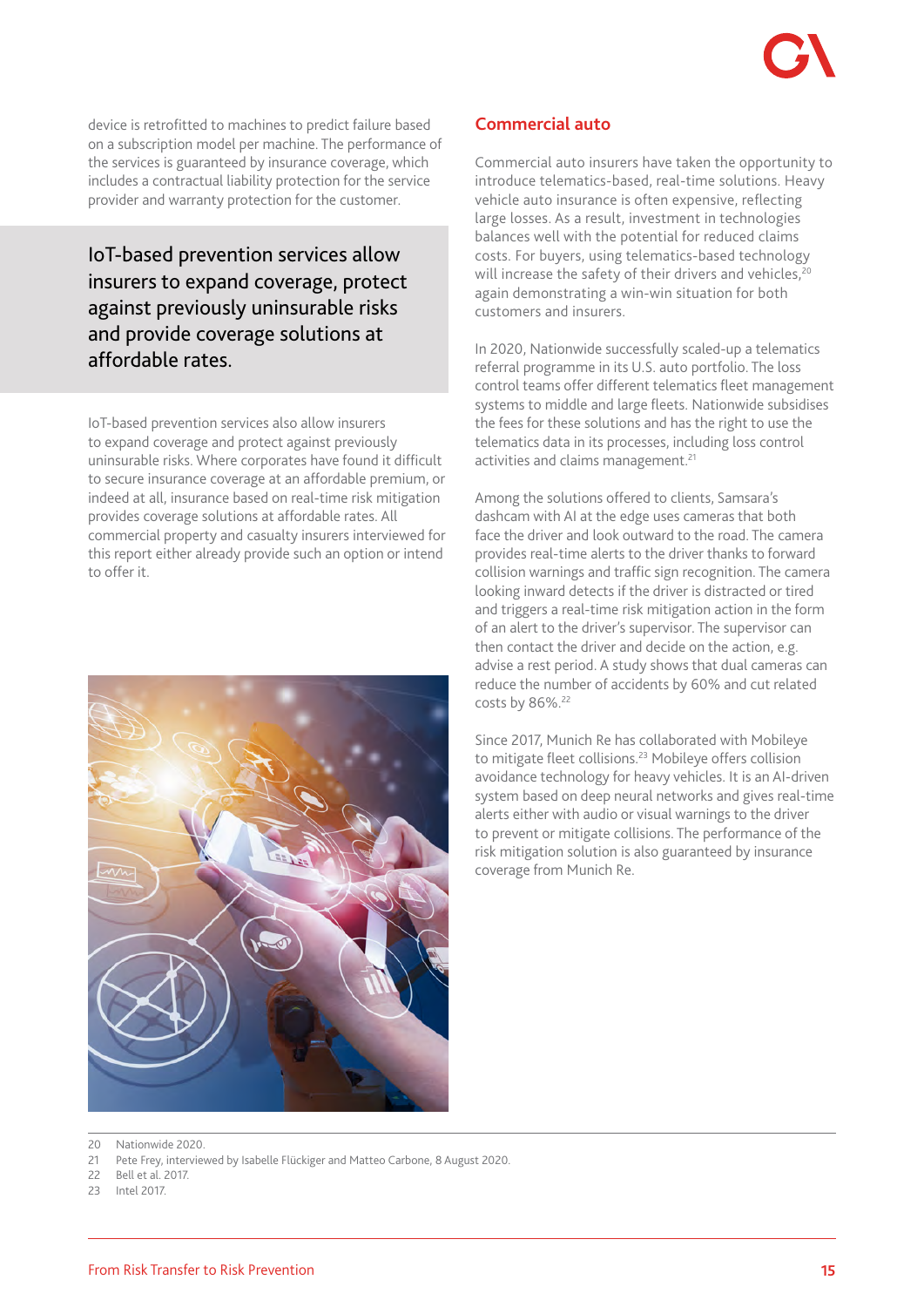#### **Personal auto**

Proactive roadside assistance triggered by telematics-based crash detection has proved to be an effective form of risk mitigation in personal auto insurance. In rural areas in particular, this can be a life-saving service, helping to 'make the world a safer place'.<sup>24</sup>

In the Italian market, Generali leveraged its multi-year experience of personal auto telematics to introduce a proprietary and patented hardware-based approach, which provides feedback to the driver about her/his driving style in real time. Based on a traffic light alert system, drivers receive real-time indications about their behaviours while driving. The data insights showed that more than 80% of customers who started in the 'red area' (i.e. more dangerous behaviour) moved, over time, to the yellow zone and 10% even moved into the 'green zone' within one year, thanks to improved driving skills and habits. The impacts include:



Fewer accidents by the customer, meaning less subsequent health issues



Fewer claims for the insurer



Safer roads in general, which benefits society as a whole

In Japan, Tokio Marine sells a telematics service to its auto policyholders based on a camera with AI at the edge. The device offers automatic warnings to the driver when a risky situation is detected. This approach reduces the probability of a car crash and prevents risks for customers. Fewer claims against the auto insurance portfolio justify the insurer's investment in the technology while the customer benefits from competitive rates. This value sharing mechanism supports the scaling up of this initiative.

#### **Case study: Tokio Marine – Drive Agent**

Since April 2017, Tokio Marine has built up a few hundred thousand users of its camera-based auto telematics service in Japan. Consumers rent the device for a monthly fee of USD 6. The telematics solution combines several functions to improve safety for the consumer. The sensors used by this solution include the camera, GPS and the accelerometer to detect impacts.

The device has integrated alerts for real-time risk mitigation. It warns the driver of risky situations using a voice and a display located near the rear mirror. To balance the prevention of risky situations against distracting the driver, the alerts are limited to very risky situations that include departure warnings, forward collision warnings and risky area warnings.

Tokio Marine has not yet built robust actuarial evidence on the magnitude of risk mitigation within their auto portfolio. However, it has seen lower accident frequency and anecdotal evidence of risk improvements at the customer level. The renewal rate in the portfolio is significantly higher than in the portfolio without the telematics service, which mirrors the perceived value of customers.25

# **Personal property and casualty (excluding auto)**

Water leakage sensors are one of the most cited prevention services in home insurance. However, as of today, insurers have struggled to introduce approaches that generate substantial demand and a sustainable business case.

Finding a sustainable business case in the smart home insurance market is challenging, but ongoing innovation will make homeowners the ultimate winners.

A recent study assessed the effectiveness of non-weather water prevention on more than 2,000 U.S. homes with a Flo by Moen smart water shut-off device. This automatic risk mitigation approach is able to reduce the frequency of non-weather water claims by 96% and cut

24 Chris Dolman and Ben Prangell, interviewed by Isabelle Flückiger and Matteo Carbone, 22 September 2020.

25 Kei Kato and Shigeru Shimizu, interviewed by Isabelle Flückiger and Matteo Carbone, 27 August 2020.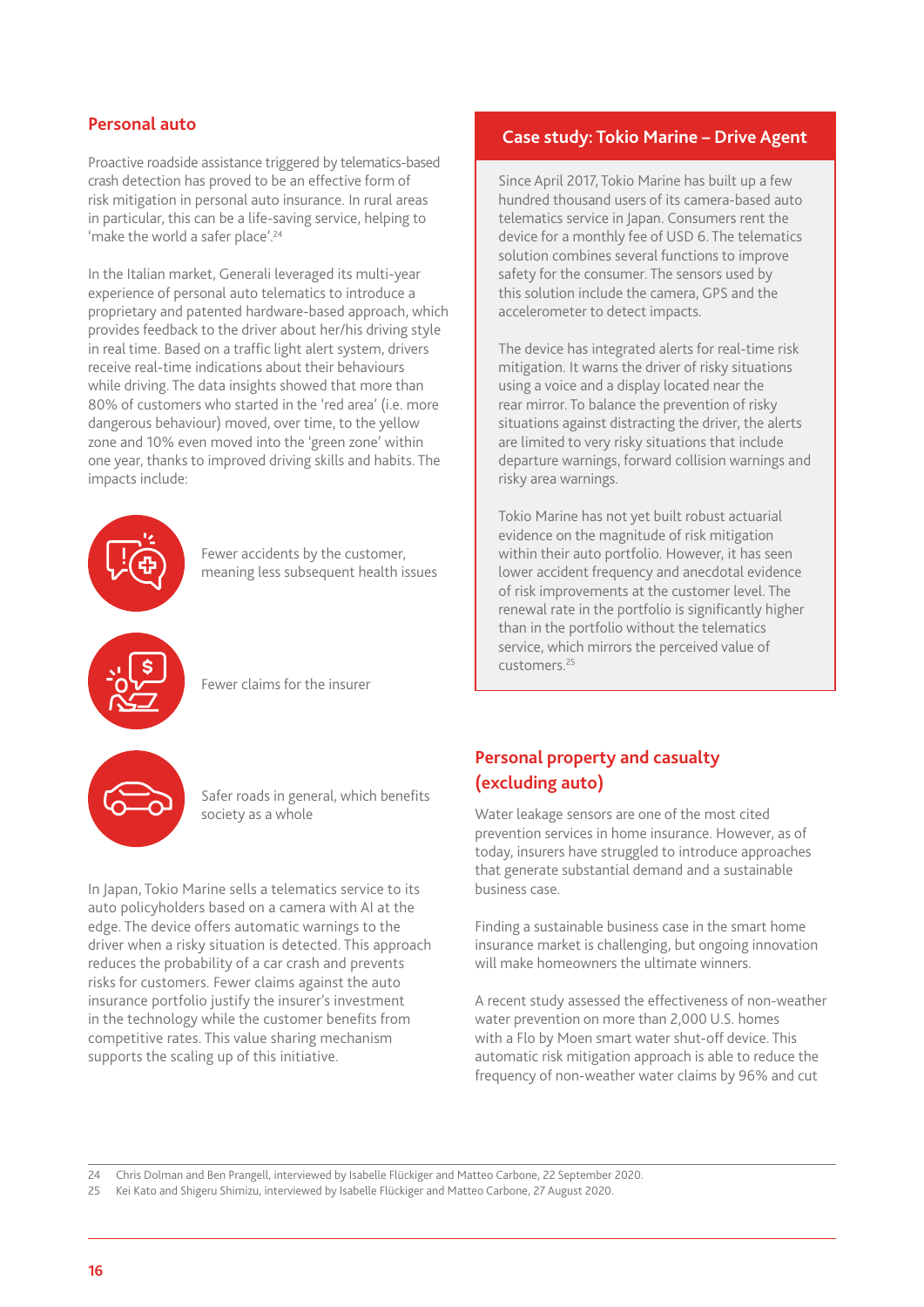the severity of remaining claims by 72%.<sup>26</sup> However, considering the economics of an average U.S. homeowner insurance portfolio and the current tech costs (including installation), almost 10 years of cumulated annual risk reduction would be needed to repay the IoT costs.27 In niches with higher expected claims frequency or insured value, the business case becomes more appealing. Further, expected cost reduction of technology will make the solution applicable to larger parts of the homeowner insurance portfolio.

Bundling risk prevention with other customer services, such as security, has been the most successful approach to date. With its LeakBot device in the U.K, Neos saw a 20% reduction in the incidence of non-weather water claims for policies. This IoT-based approach is able to detect early pipe issues and delivers a warning to the policyholder, saving disruption to the customer. But the insurer's savings alone would not justify investment in the technology. The sustainable business case is built on a bundle of different services – some sold after the purchase – and on the reduced churn rates built through customer engagement.<sup>28</sup>

### **Life and health**

Life and health is the least mature field for real-time risk mitigation services. There have been many insurance pilots over the past few years around early detection, care optimisation and medication adherence but only a few examples have scaled to market level.<sup>29</sup> There are several reasons for the slow pace of adoption in the life and health space:

- **•** Health costs in most countries are not fully covered by insurers, but by a public health system. Real-time risk mitigation would not, therefore, mainly benefit private insurers but the public health system, which has government-driven health budgets independent of prevention.
- **•** Entering into the medical device space means entering into the medical regulatory field and dealing with different regulatory authorities.
- **•** Giving medical advice comes with significant responsibility and requires deep and specialist knowledge.
- **•** To execute at scale, insurers would need to deal with many different stakeholders, i.e. medical service providers inevitably involved in policyholder care (from general practitioners to specialists and hospitals).

#### **Case study: Neos**

Neos is a five-year-old U.K. start-up that offers smart home insurance, focusing on security and home services. It has attracted more than 200,000 customers in a few years. Aviva is the majority company shareholder. Its home insurance product is enriched by a smartphone app connected to a camera and other sensors offered to the policyholder, who, as an added benefit, can also monitor their cat at home on a smartphone and is happy to pay for the service and interaction. This approach has developed superior customer engagement and retention levels.

The prevention solutions embedded in the coverage have afforded Neos a loss ratio of 10 percentage points below the market average. Policies with more sophisticated leak devices, which deliver an early warning about pipe issues, record a 20 percentage point reduction in the incidence of non-weather water claims.

The frequent customer interactions with the camera provide the basis for cross-selling additional services. This approach started in 2019; introducing a boost function allowed customers to enhance the camera performance and usage. The offer has been progressively enriched, with some parts delivered by an ecosystem of partners.

Neos is also a tech partner to Dutch insurer Unigrant and American Family Insurance on their smart home programmes. It is also piloting an IoT-based insurance offer for small businesses. Business owners of restaurants and shops receive IoT-based services that mitigate their risks, such as detecting when fridge room doors are open to avoid food spoilage.<sup>28</sup>

<sup>26</sup> LexisNexis/Floe by Moen 2020.

<sup>27</sup> IoT Insurance Observatory 2017–2020.

<sup>28</sup> Matt Poll, interviewed by Isabelle Flückiger and Matteo Carbone, 14 September 2020.

<sup>29</sup> Carbone 2020.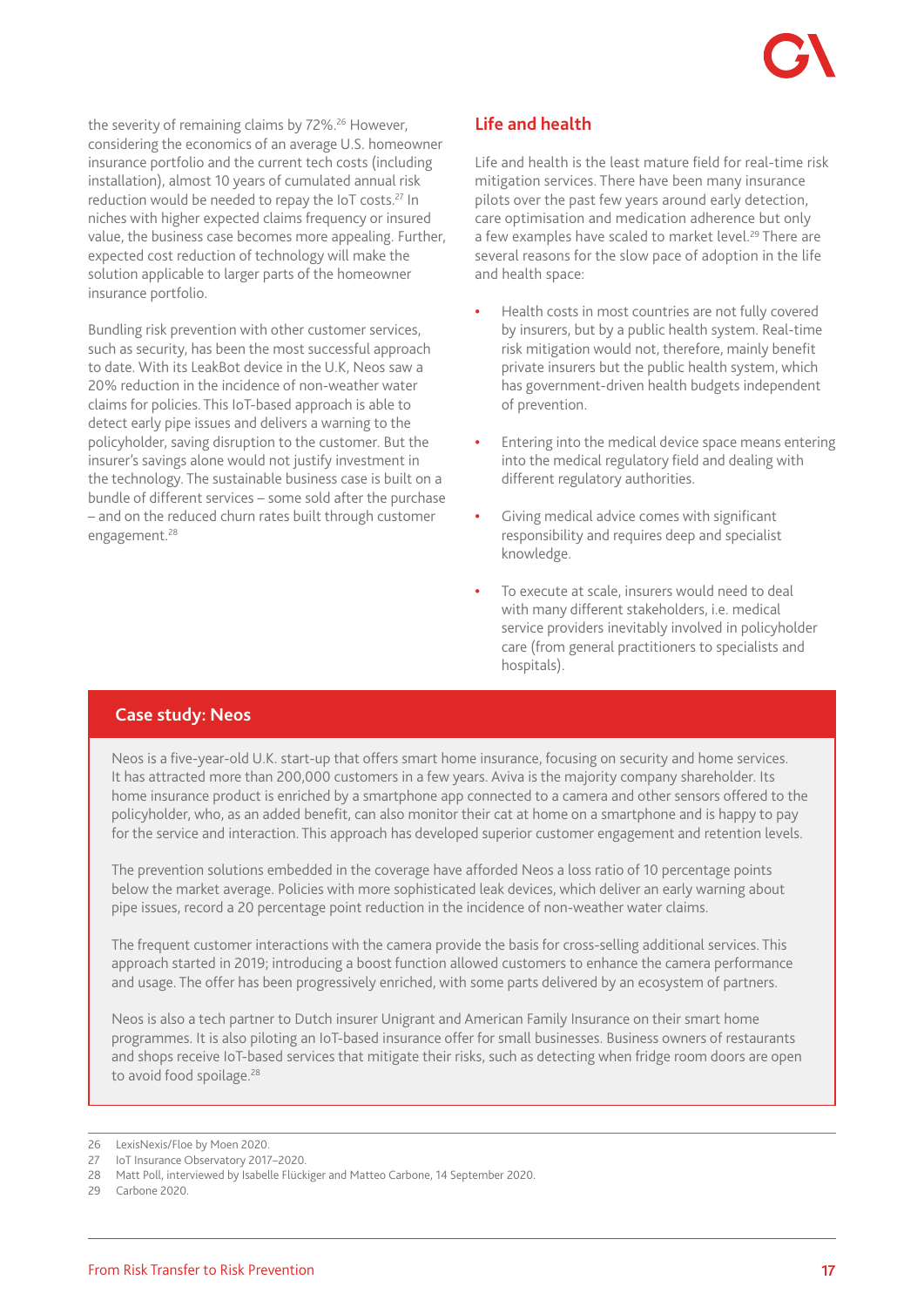In Japan, Dai-ichi Life offers dementia insurance coverage that pays a lump sum when dementia is diagnosed. The company introduced a preventative service in the form of an app for buyers of the product, with early detection capabilities provided by Silicon Valley start-up Neurotrack. The goal is to "prevent worsening of the cognitive health condition". The app recommends preventive behaviour but the customer is responsible for performing the activities. Neither Dai-ichi Life nor family members have access to the results. This means that Dai-ichi Life is not yet able to take active intervention measures, even though they may be of interest to the public.<sup>30</sup>

Medical devices that prevent risks related to blood pressure or glucose levels are in the very early stages of development. In the U.S., early detection solutions for diabetes use identification of pre-diabetes factors and the costs are reimbursed by insurers. Unlike other regions with national healthcare systems, health insurers in the U.S. incur increasing costs for diabetes treatment. Early prevention helps cap costs for insurers while potentially improving the health and lifespans of individuals.<sup>31</sup>

Health insurers in the U.S. incur increasing costs for diabetes treatment. Early prevention helps cap costs for insurers and potentially improves the health and lifespans of individuals.

# **3.2 Promoting less risky behaviour**

The second way to prevent risk is to encourage less risky behaviour. Insurers have a role to play in creating a positive safety culture and raising awareness in society. Expected losses can be modified by human behaviours.

It is clear from the interviews that simply introducing an IoT device – from a camera that records driving behaviour to wearables that monitor physical activity – is not enough to generate long-term and lasting safer behaviours. Instead, a structured approach that engages the customer to achieve a sustainable change in behaviour is necessary.

To formalise this structured approach, a three pillar concept has been distilled from the successful case studies in this report.

#### *A three pillar approach to achieving behavioural change*



**Pillar three:** Incentivise the change in behaviour

*Source: The Geneva Association*

The adoption of sustainable and safer habits can only happen when all three pillars are successfully implemented.

# **Pillars 1 and 2: Creating awareness and suggesting a change in behaviour**

The first two pillars are closely interlinked and depend on feedback to customers. From a rational perspective, awareness of the current level of risk leads to the question: what change will make the activity safer? Before changing our behaviour, we need to be aware of our current behaviour.

However, changes in human behaviour are also instinctive; a combination of behavioural economics and gamification is therefore needed to engage individuals and help drive behavioural change.32

Taking personal auto telematics as an example, customers often receive a detailed analysis of their driving style via a dashboard in a mobile app. Many insurers also automatically display tips for improving the driving score, or introduce contests on specific

30 Noriyoshi Hosokawa, interviewed by Isabelle Flückiger and Matteo Carbone, 21 August 2020.

32 Patel et al. 2019.

<sup>31</sup> Amanda Hosken, interviewed by Isabelle Flückiger and Matteo Carbone, 11 September 2020.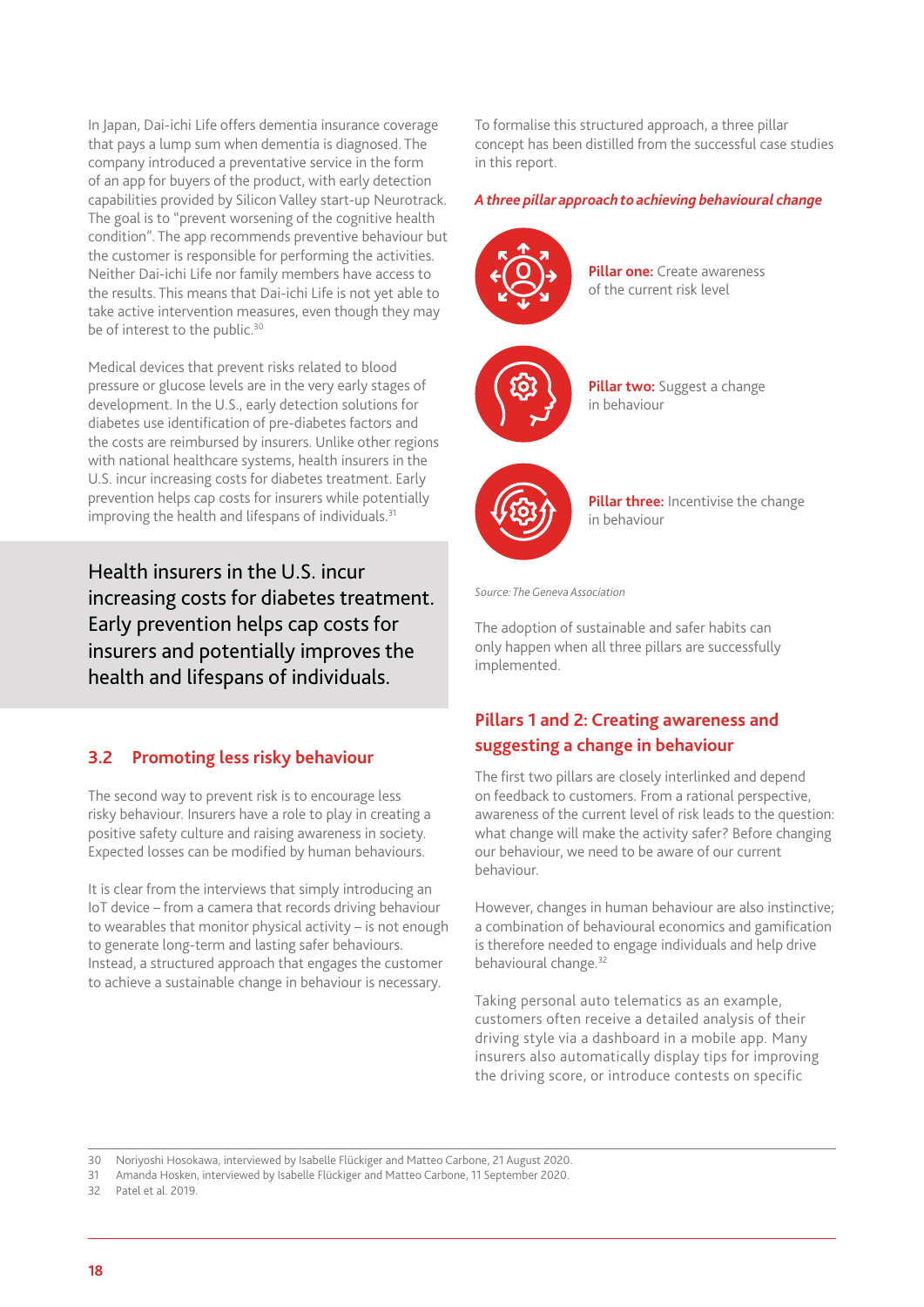'issues' – so-called leaderboards. The main behaviours addressed are phone distraction, risky speeding relative to traffic and environmental context, and the driver's anticipation thereof.<sup>33</sup>

Many health and life insurers offer online tests to help insureds understand their current state of well-being. Christian Wards, Director of Group Health & Wellness Transformation, AIA, highlighted how AIA's Vitality Age tool presents the risk and impact level to the policyholder. It develops awareness through a call to action and a subsequent behavioural change and personalises suggested changes to the individual.

EVŌ, based in the U.S., is one of the pioneers of personalisation focus. Based on the customer's profile and activity data, e.g. steps registered by their mobile phone or physical activity data from wearables, EVŌ provides fully individualised suggestions and challenges. Using data collected on one million policyholders from different insurance carriers around the world, including Prudential in the U.S., EVŌ identified effective ways to promote healthier behaviours in any age group and how different types of people react to different stimuli.

This case study demonstrates that health and wellness is a personal journey and every person needs an individual awareness programme and fully individualised suggestions before changing their behaviours.

American Family was one of the first to look at awareness creation and behavioural suggestion through maintenance services integrated into smart homes. Compared with other insurance business lines, it seems that insurers still need to identify which behaviours are the root causes of home hazards, as well as ways to influence these behaviours.

*"Most important for the consumer is the illustration of how they are performing relative to how they could perform, gamification of sorts. Perhaps this comes in the form of customised feedback for the user with specific recommendations, or it is something like a 'safe home score.' Creating a sense of what could be achieved and why, and then encouraging positive behaviours is critical."*

*– David Wechsler, VP Growth Initiatives, Hippo Insurance*

In commercial lines, approaches are set up slightly differently because there is a separation between the policyholder and its employees with whom a behavioural change must be implemented.

# **Case study: EVŌ**

EVŌ defines fully individualised personas to create awareness and suggest changes in physical activities and food habits.

When analysed further, the following behavioural characteristics were observed:

- **•** The 20+ age group adopt and download the app, but there is a high level of abandonment.
- **•** The 30+ age group has the least healthy lifestyle, with the dual demands of career and family taking priority over personal health.
- **•** People aged 40+ regain awareness of their health. They are intrinsically motivated to improve their health and change their behaviour. In this age class, EVŌ records an 80% retention rate.

Having partnered with many different insurers around the world, EVŌ identified a link between the length of time that consumers have been part of the portfolio and the uptake of a new programme. Interestingly, customers who have been with the insurer for 7–10 years show an uptake rate of 1–3% in a physical activity contest. This increases to 5–7% for policyholders of 3–5 years buts runs as high as 37% for new buyers of the insurance product.<sup>34</sup>

<sup>33</sup> Hari Balakrishnan, interviewed by Isabelle Flückiger and Matteo Carbone, 7 September 2020.

<sup>34</sup> J Patrick Bewley interviewed by Isabelle Flückiger and Matteo Carbone, 10 October 2020.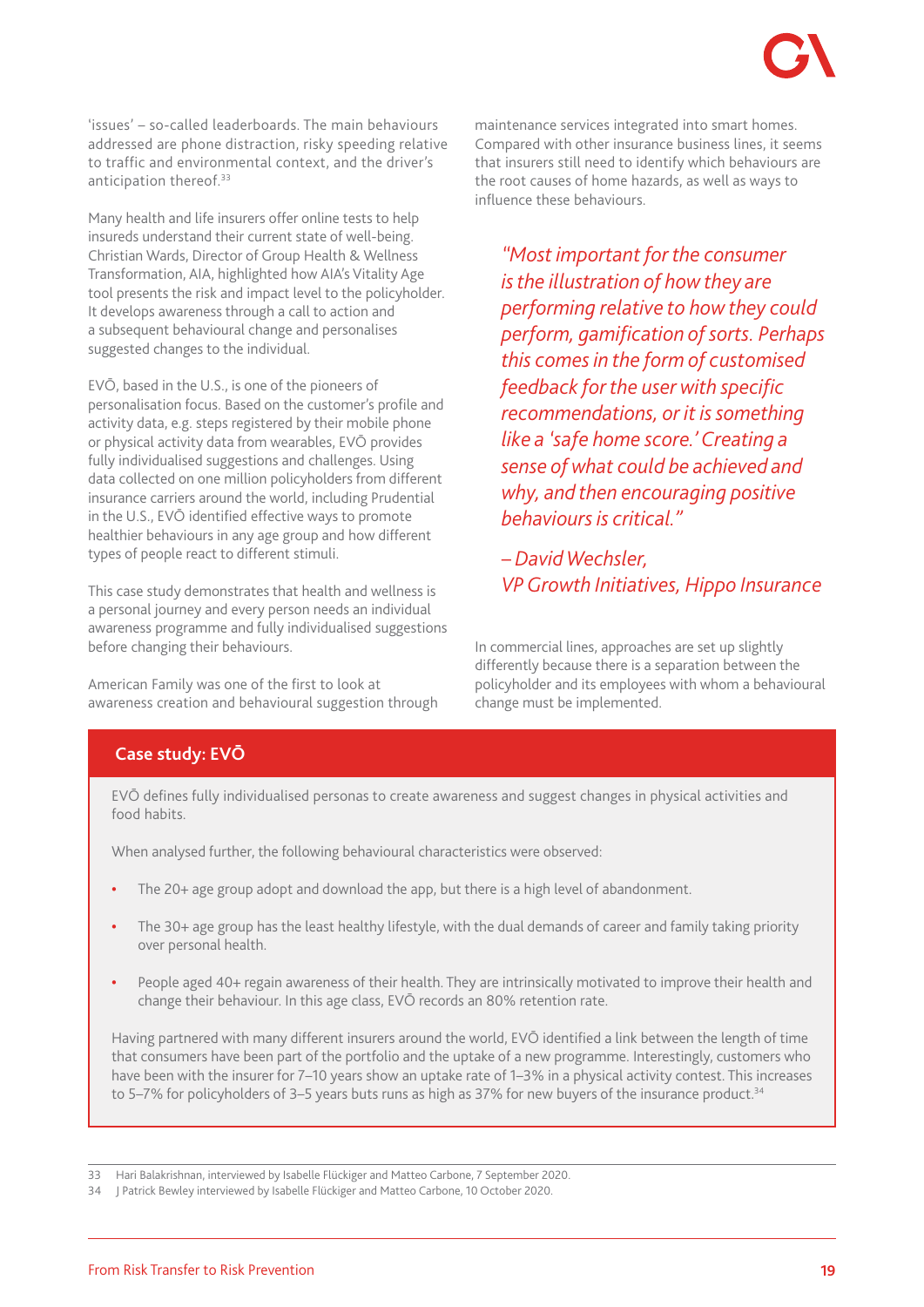### **Case study: StrongArm Technologies**

StrongArm Technologies provides IoT-enabled, data-driven loss prevention services to create safer workplaces.

With its FUSE risk management platform, StrongArm Technologies impacts behaviour in three ways:

- **1.** Leading-edge IoT-enabled wearables collect 25 inputs of physiological and environmental data every second. The data insights are delivered directly to employees in the form of escalating haptic, auditory and visual alerts to prevent risky behaviour in real time.
- **2.** SmartDock acts as the hub of the platform, delivering safety performance metrics and coaching messages directly to each associate. The pre-shift dock engagement occurs daily and promotes awareness of safe behaviour and continuous improvement.
- **3.** Its cloud-based analytic dashboard provides management with near real-time safety data used to identify, measure and manage risk across an employer's workforce. This data dashboard is used by risk management to strategically coach, correct and implement actionable safety-forward interventions.

From the data, leading indicator risk factors such as bend, twist and tilt movements are identified, which are more granular and predictive than usual loss indicators. Leading indicators are not only used to identify and correct risky behaviour before an injury, but are subsequently leveraged to optimise the relationship between safety and productivity.

The platform also monitors proximity data to significantly mitigate the risk of COVID-19 in the workplace. It provides real-time physical distancing alerts, interaction frequency and duration data, and accurate contract tracing reports for management.

StrongArm Technologies does not automate risk management; rather, it empowers organisations to strategically allocate their capital and time to the most impactful safety initiatives. Risk managers have a tool to impact the behaviour of all employees, at all times, and to measure the impact continuously.

StrongArm Technologies has collected millions of hours of safety data, across thousands of industrial workers worldwide, generating a 45% reduction in injuries on average. Workers' compensation partners are using this technology across the globe to differentiate risk, reduce injuries and empower their loss prevention services.<sup>36</sup>

StrongArm Technologies provides workers' safety prevention services. The wearables not only provide real-time feedback to the worker, they are also used by the company to generate a detailed picture of risks in the workplace. The StrongArm Technologies IoT platform shows those risks and their evolution to risk managers and loss control consultants. This IoT-enabled awareness of the risks in employee activities – impossible in the old analogical world – allows the company to introduce the necessary changes to reduce those risks.35

# **Pillar 3: Incentivising individuals to change their behaviour**

Raising awareness of risky behaviour and identifying ways to change it are not enough. There is a need to proactively incentivise people to instigate real and sustainable changes in their behaviour. Data is the foundation for developing these incentives.<sup>36</sup>

Premium discounts at renewal are the most basic form of incentivisation, but data show that they only influence a third of auto telematics policyholders to change their behaviour.

<sup>35</sup> Oliver Wyman 2019.

<sup>36</sup> Matt Norcia and Sean Petterson, interviewed by Isabelle Flückiger and Matteo Carbone, 8 August 2020.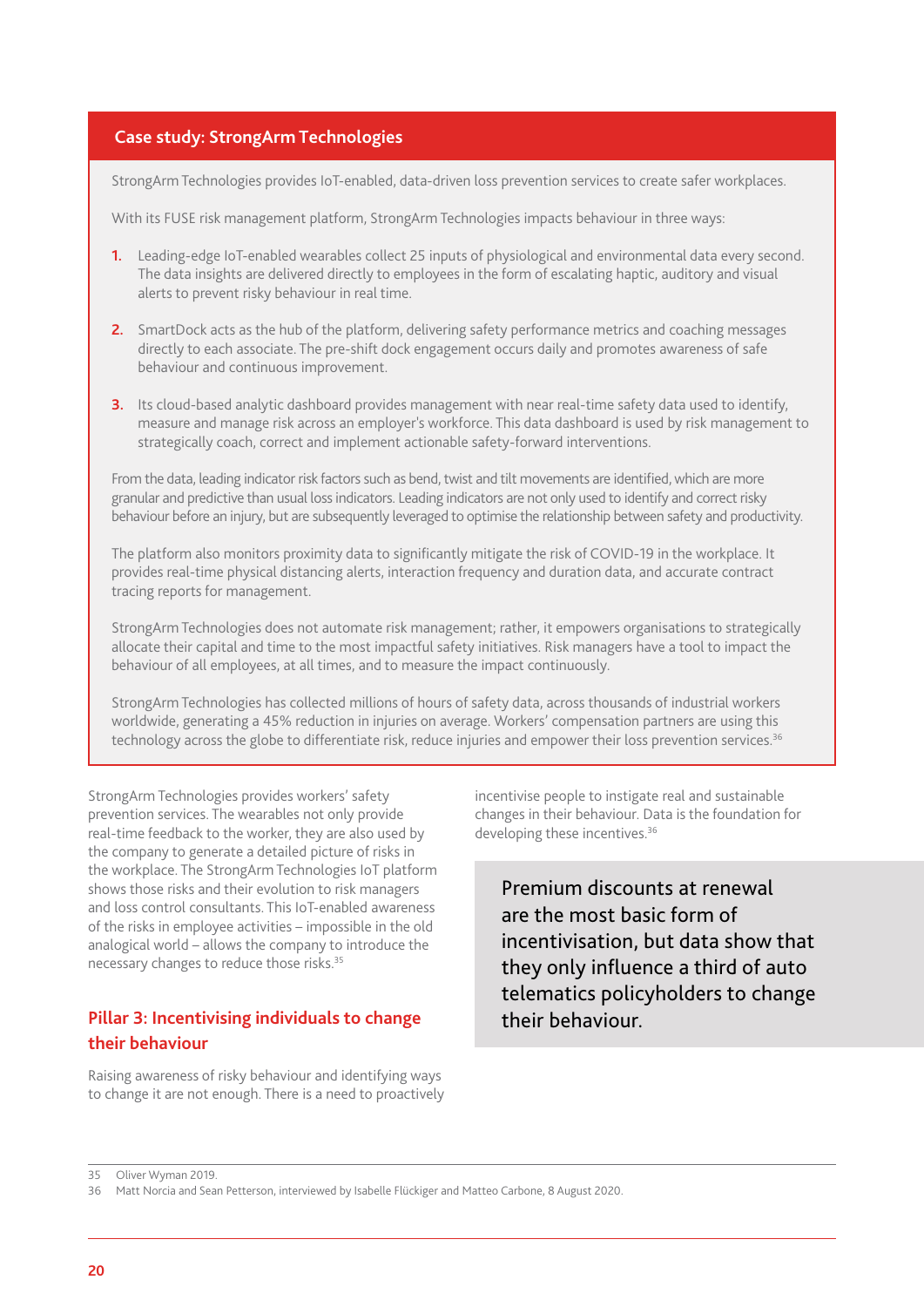*"You can combine mobile telematics with behavioural science. You help to close the feedback loop to human drivers by providing incentives and rewards. We are seeing about 54% of the drivers improve their driving behaviour within 6 weeks, and many of these improvements persist."*

# *– Hari Balakrishnan, Professor, MIT, and CTO & Founder, Cambridge Mobile Telematics*

Premium discounts at renewal are the most basic or obvious form of incentivisation, but according to Thomas Koerzdoerfer, Lead Data Scientist HUK, data show that only one-third of auto telematics policyholders are influenced to change their behaviour by a discount on the renewal price.<sup>37</sup>

Our research has found many players in personal lines that are instead focusing on reward programmes to improve behaviours. In personal auto, South African insurer Discovery uses its driver behaviour programme Vitality Drive to promote safer driving habits. Telematics data – registered by smartphone sensors and the sensor installed in the vehicle – monitor individual behaviours and reward improvements. This auto telematics portfolio now has 270,000 customers.

Customers are not offered an upfront discount. On the contrary, there are fees for enrolling in the telematics programme. In exchange, however, is an attractive reward system for safe drivers. The incentivisation is a mix of status-based rewards that include monthly rewards of up to 50% fuel cash back (the most important and relevant for customer engagement) and weekly rewards of points that can be redeemed for partners' products (from a coffee to travel-related products). Vitality Drive has recorded a material improvement in drivers' risks, improving driving behaviour by 12% within 30 days from enrolment in the programme. This level is sustained over time.38

Discovery works with leading global behavioural economics experts and once a year integrates the latest scientific results into the reward system.<sup>39</sup>

Such programmes began in its health and life insurance portfolios with the invention of the Vitality programme, aimed at promoting safer habits in personal lines. The insurer acts as a coach to support the customer step-bystep: from knowing one's health (awareness), to improving one's health (suggested behaviours) to rewarding the change in behaviour (incentivisation).

Discovery succeeded in recording reductions in both the health costs and the mortality of policyholders.<sup>40</sup> Moreover, the approach has been replicated in 22 markets through a network of partnerships between Discovery and major global insurers such as Ping An, AIA and Sumitomo Life in Asia; John Hancock and Manulife in North America; and Generali in Europe.<sup>41</sup>

Again, this is a win-win situation that benefits the customer, insurer and society.

Generali uses the Vitality programme in Europe. Even though Vitality retains the same motivation and reward approach at the core, the programme is tailored for each country because of the different approaches to wellness, business models and bundling opportunities, as well as regulatory contexts. In Germany and Austria the focus is on personal lines but in France the programme targets corporates.

Cultural differences and programmes that are tailored at the local level provide the best value to Generali customers but they create a more complex reward programme structure that requires a dedicated effort to manage.42

Reducing the risk of the insured portfolio is achieved most effectively by incentivising every policyholder to improve, rather than only rewarding the lowest risks.

41 Vitality International 2020.

<sup>37</sup> Thomas Koerzdoerfer, interviewed by Isabelle Flückiger and Matteo Carbone, 12 September 2020.

<sup>38</sup> Precious Nduli, interviewed by Isabelle Flückiger and Matteo Carbone, 18 August 2020.

<sup>39</sup> Tim Byrne interviewed by Isabelle Flückiger and Matteo Carbone, 8 August 2020.

<sup>40</sup> Discovery 2018.

<sup>42</sup> Simon Guest and Bruno Scaroni, interviewed by Isabelle Flückiger and Matteo Carbone, 11 November 2020.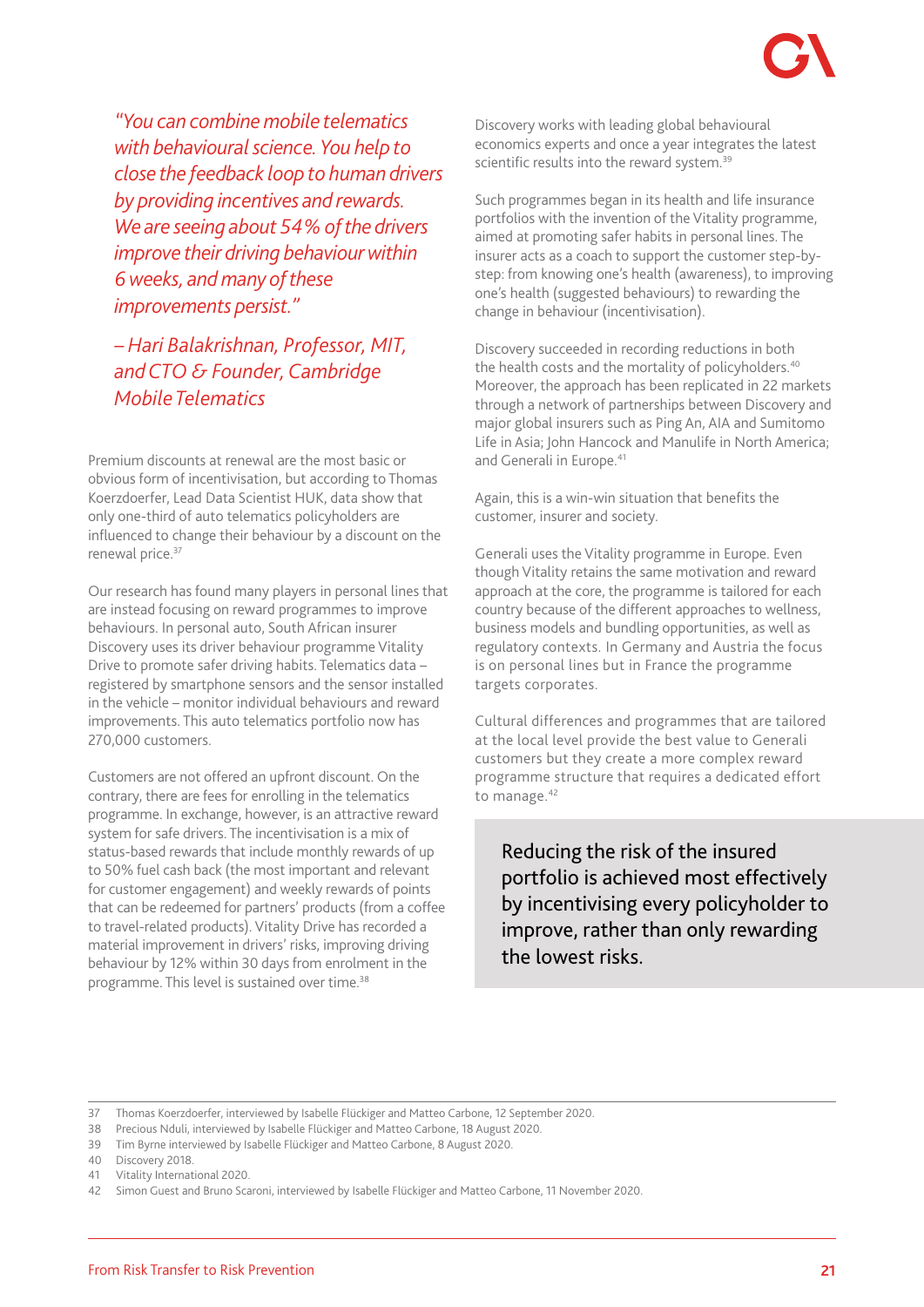### **Case study: Allstate**

Allstate built its business case for telematics over several years in the U.S., inspired by a vision to create an experience based on continuous connections and positive interactions with the customer, in a move away from the old experience where customers only interact with the insurer when paying a bill or making a claim. This vision allows constant alignment and engagement across the organisation on the telematics-based business transformation.

Today, Allstate records 20% telematics penetration in its personal auto insurance portfolio. The three programmes – Drivewise, Milewise and Drivesense – have aggregated a portfolio of 2 million constantly connected policyholders, one of the largest auto telematics portfolios in the world. While Drivewise is the flagship value proposition, the pay-per-mile Milewise programme has grown by over 535% between Q3 2019 and Q3 2020 due to changes in driving behaviours driven by the COVID-19 pandemic.

The Drivewise product is focused on safety, and rewards people for safe driving behaviours. It is based on a constant feedback loop with the driver through the Allstate mobile app.

Drivers can earn cashback and points with good driving behaviours:

- **•** On each trip, a premium saving can be earned focusing the provision of positive reinforcements to good behaviours – and it is displayed within the app. The saving is earned every six months and is applied either to the customer's policy or received as a cheque.
- **•** The reward system is set up as a gamification tool to drive engagement, where points earned from weekly contests are redeemable for safety and prevention merchandise, discounts on other Allstate products or optional donations to local charities.

This approach increases engagement with the app, resulting in safer behaviours that translate to safer roads.<sup>43</sup>

These real-life case studies offer the following key findings:

**1. The reward system needs to be set up to reinforce positive behaviour.** There is consensus about using the carrot but not the stick, i.e. a premium or deductible increase for risky behaviour. The reachability of the reward is key. The insurer's overall goal is to reduce the risk of the insured portfolio. This is achieved most effectively by incentivising every policyholder to improve, rather than only rewarding the lowest risks. If everybody moves in a positive direction, the whole portfolio improves.

Rewards must be explicit and tangible, and reward systems need to be carefully tailored to the regional culture – what works in one country does not necessarily work in another.

**2. Incentivisation is cultural.** It is extremely important to find compelling benefits and rewards that engage target customers.44 What works in one country does not necessarily work in another. Reward systems need to be carefully tailored to the regional culture. The rewards must be explicit and tangible. However, there is no correlation between the intrinsic value of the reward and the effectiveness in influencing behaviours. Providing cashback or offsetting existing costs for a customer, e.g. monthly cashback on fuel costs, are effective, but a free weekly coffee also has the ability to materially influence behaviour.

*"When you provide positive reinforcement to the human being on a regular basis as opposed to on an irregular basis, it will have a very strong disproportional impact."*

*– Hari Balakrishnan, Professor, MIT, and CTO & Founder, Cambridge Mobile Telematics*

<sup>43</sup> David MacInnis, interviewed by Isabelle Flückiger and Matteo Carbone, 11 September 2020.

<sup>44</sup> Precious Nduli, interviewed by Isabelle Flückiger and Matteo Carbone, 18 August 2020.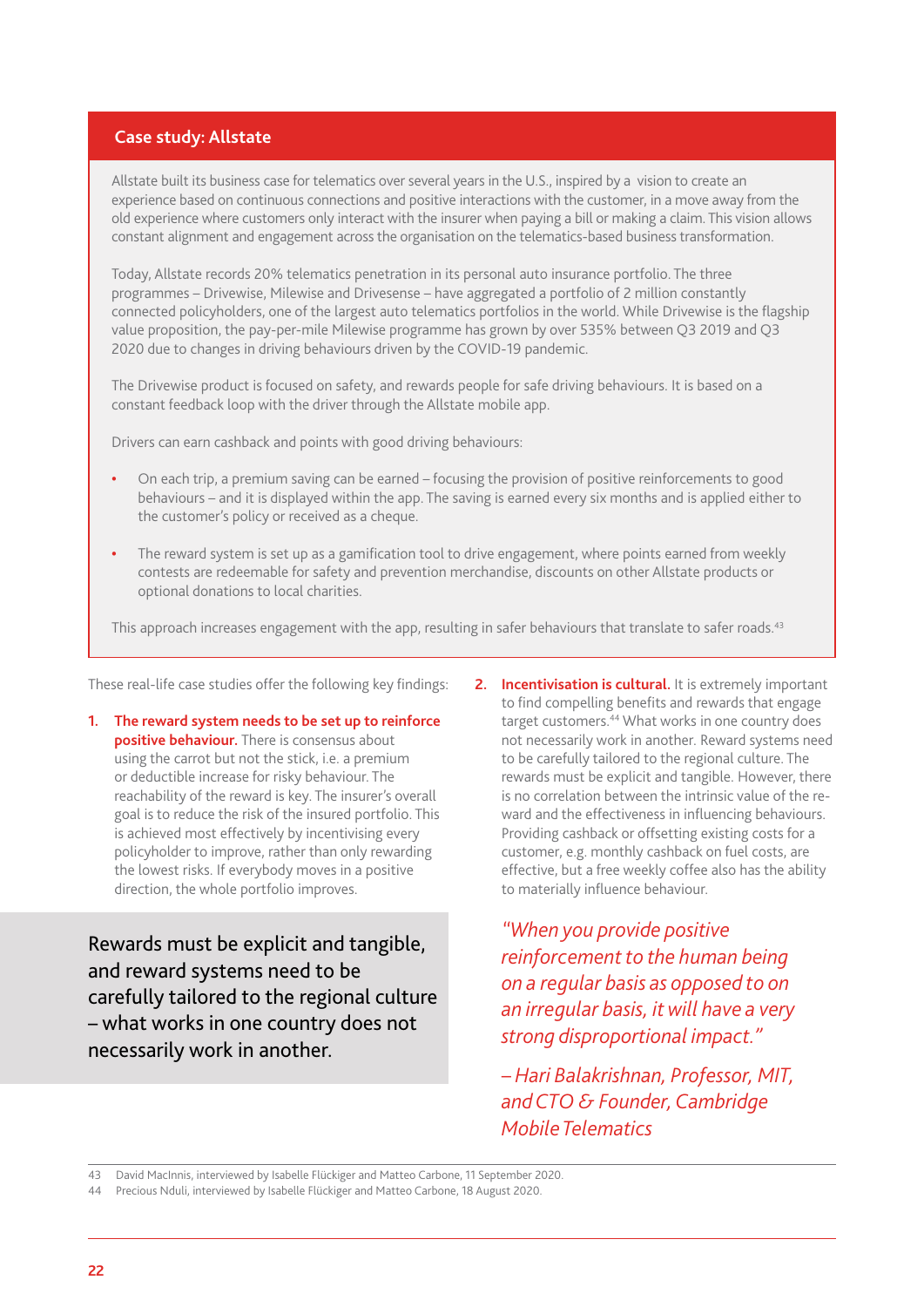- **3. Frequency is key.** A premium discount once a year is not enough. Positive engagement must be nurtured on a short-term basis. This gives people a reason to come back to the platform. Customers with more frequent engagement with the app, a couple of times a week, improve their behaviour more than others.<sup>45</sup> In North America, Allstate offers its auto telematics clients both cashback earned trip-by-trip and rewards for taking part in weekly contests. In health and life insurance, Discovery's Vitality has demonstrated how weekly active rewards combined with status-based benefits increase policyholders' level of physical activity by 30% compared to the baseline without active rewards.<sup>46</sup>
- **4. Advanced behavioural economics represent best practice.** For example, Discovery explores in its programmes whether people are more fearful of losing something than not winning. So, it provides an Apple Watch for free but when personal health goals are not met, the customer has to pay back parts of the watch. The implementation of this changed approach led to a more effective reduction of customers' risk. This mechanism, integrated with active rewards, also increases customers' levels of physical activity by about 70% compared with the baseline without active rewards.<sup>47</sup>

Insurers must adjust rewards systems on an ongoing basis and evolve them year by year. They must constantly monitor the costs of the different elements of the programme and their contribution to reducing risks.

**5. Incentivisation is not a one-time exercise.** Insurers must be prepared to adjust the rewards system on an ongoing basis and to evolve it year by year.<sup>48</sup> They must also constantly monitor the costs of the different elements of the programme and their contribution to reducing risks.

*"We are constantly changing and improving the programme as we gain more insights and data on our clients' driving habits. Each year we add new and exciting rewards to keep incentivising driver improvement."*

*– Precious Nduli, Head of Technical Marketing and Vitality Drive Engagement, Discovery Insure*

**6. Support from agents and brokers helps manage customer expectations and enhance understanding of incentivisation mechanisms.** Close involvement and education of brokers and agents is crucial. All insurers that have successfully launched an incentivisation service substantially invested in the inclusion and training of agents and brokers, in recognition of their important contributions to effective risk reduction.

All of the success stories on the third pillar in this report come from personal lines. However, there is a clear opportunity to integrate this pillar in commercial lines to increase the effectiveness of risk reduction initiatives. It should contain:

- **•** A rational incentive for the corporate: a dynamic deductible or a premium discount can motivate risk mitigation programmes
- **•** A structured incentive, using the same logic as in personal lines, to promote safer behaviours among employees.

Discovery is one of the first insurers to extend incentivisation programmes to commercial lines, leveraging its knowledge developed in personal lines. In commercial auto insurance, it introduced two-fold incentives to drivers, who are ultimately responsible for their own driving behaviours, and to the corporate. In the U.K., AXA recently joined forces with start-up Brightmile to incentivise fleet drivers through its commercial auto product.

Many of these developments will contribute to the prevention of risks and further enhance insurers' potential to introduce effective ex-ante loss prevention solutions in the near future. In addition, similar to real-time risk mitigation cases, insurance coverage could potentially expand and facilitate the insurability of hitherto uninsurable risks.

45 Hari Balakrishnan, interviewed by Isabelle Flückiger and Matteo Carbone, 7 September 2020.

<sup>46</sup> RAND 2018.

<sup>47</sup> Ibid

<sup>48</sup> Tim Byrne interviewed by Isabelle Flückiger and Matteo Carbone, 8 August 2020.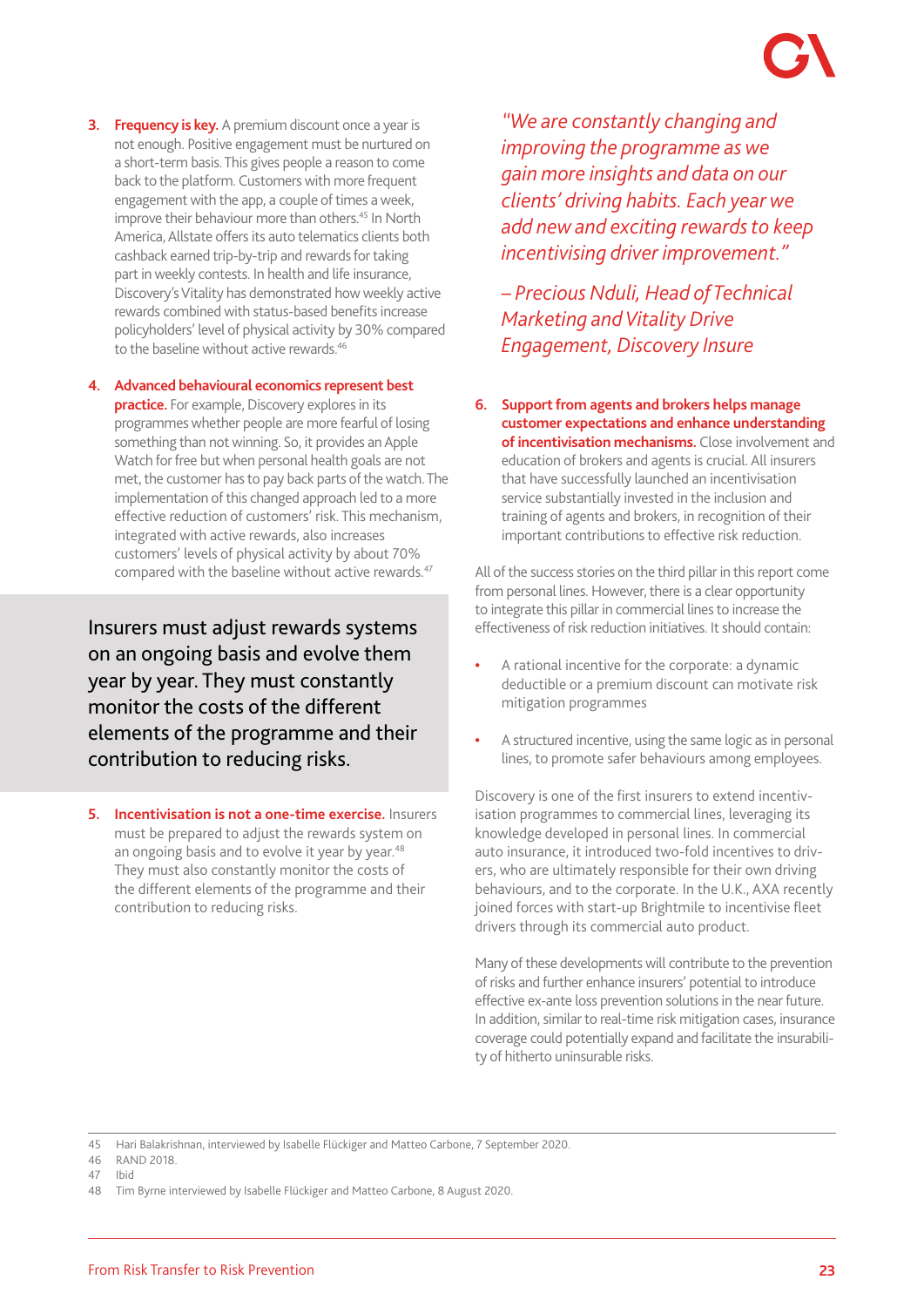

# **4.Enablers of prevention services**

Rolling out IoT initiatives across the insurance organisation allows for smarter actions, such as preventing risks.

# The main obstacle in the adoption of ex-ante loss prevention is not technology but people.

The main obstacle in the adoption of ex-ante loss prevention is not technology but people. As for other financial service innovations, "cultural, structural, legal, political and practical factors will converge to work against major shifts in a world that is, again, designed by intent to be resistant to rapid change".<sup>49</sup>

From the interviews, the following main success factors are identified:

- **•** C-level commitment
- **•** Development of vision and strategy
- **•** Development of culture and capabilities
- **•** Finding an effective value-sharing scheme with the customer
- **•** Management of new and complex financials

*"We spent six months meeting all the relevant people, explaining how telematics works and how the data is used; without the sponsorship of the CEO, this would not have been possible."* 

*– Pedro A. Bernardo Santos, Founder & Managing Director, G-Evolution*

<sup>49</sup> Barefoot 2020.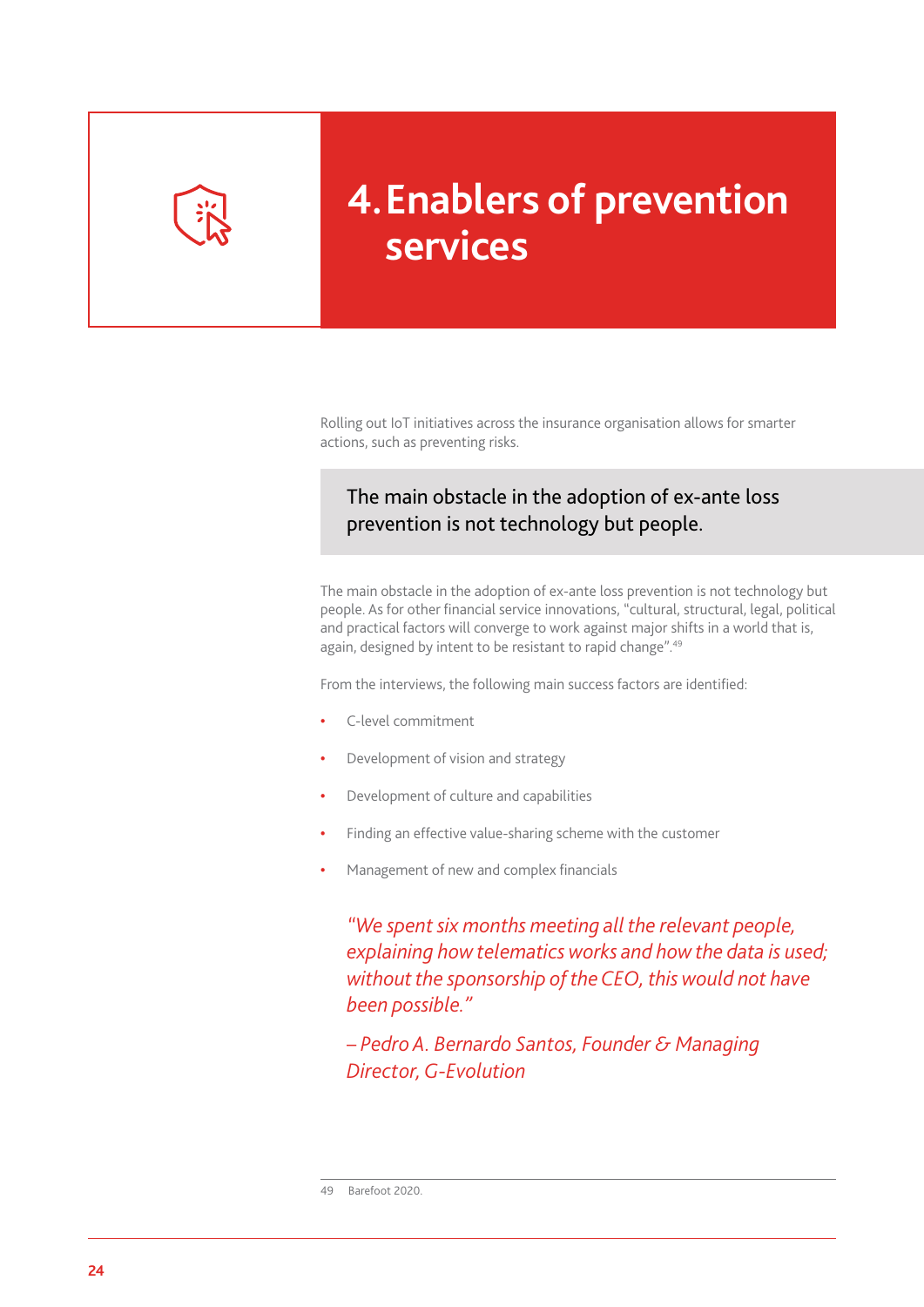

### **C-level commitment**

There is a strong consensus amongst all interviewees that the basis for success starts at the top. The launch of IoT-based prevention services must be viewed differently to the launch of other insurance products with a three to six months launch time; they require continuous portfolio monitoring. IoT usage is about deep business transformation.

#### **Vision and strategy**

A vision about the future of such services that does not conflict with the purpose of insurance and will fit coherently into its aim of providing protection and financial wellness is crucial. The following corporate vision statements are examples:

- **•** "We want to create safer roads."
- **•** "We are your partner to get you healthy."
- **•** "We want to help customers live longer, healthier lives."
- **•** "We want to prevent bad things from happening."

### **Culture and capabilities**

All interviewed insurers with successful prevention services highlighted the importance of a wide set of capabilities that have supported their journeys. Embracing the new insurance paradigm and exploiting its full potential requires a cultural shift in business functions.

# *"Telematics is not a technology solution, it has to be viewed as a business capability."*

*– Pete Frey, Commercial Telematics, Nationwide*

The top capabilities mentioned are:

- **Engagement of the organisation:** All functions are needed (business, actuarial, finance, distribution, risk and compliance, etc.)
- **• Culture:** A change in mind-set across all functions, including distribution partners, is required.
- **• Data:** The organisation must master data usage. The same data should be leveraged for several business cases. Using data for only one business case makes finding a sustainable business model difficult.
- **• Skills:** Insurance IoT and IoT economics literacy is needed across the whole organisation, as well as a deep understanding of the core insurance processes impacted.

The same data should be leveraged for several business cases. Using data for only one business case makes finding a sustainable business model difficult.

From a cultural perspective, loss prevention has always been part of insurance companies' DNA. For individuals, insurers provide a lot of advice on home protection or safer driving. In commercial lines, insurers conduct field visits and develop bespoke loss prevention reports, vulnerability analyses, risk management programmes or human factors programmes to prevent losses.

The philosophy is not new and it has worked well for decades. This principle does not need to be changed. What is changing with technology, and particularly insurance IoT, is the approach to preventing risks faster, more effectively and with more precision. In a nutshell, IoT-based prevention services are an insurtech enabler for improving existing services offered by insurers.

IoT-based prevention services are an insurtech enabler for improving existing services offered by insurers.

*"We want to improve wellness and quality of life with our life insurance offer. Preventative health and early detection reduce medical costs and extend healthy life expectancy."* 

*– Noriyoshi Hosokawa, Innovation Strategy, Dai-ichi Life*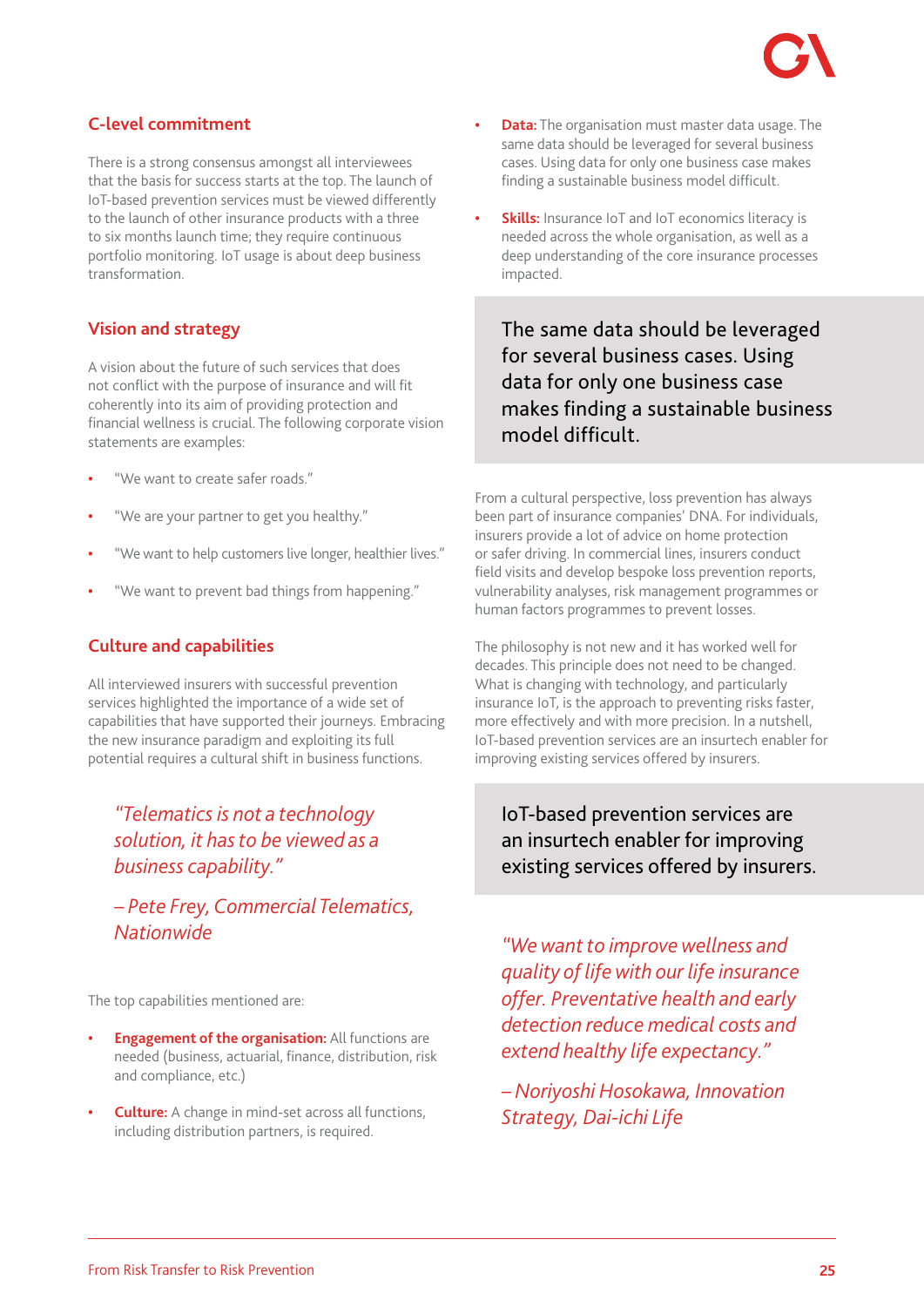# **Sustainable business model and effective value sharing**

For a sustainable model, the costs of delivering IoT prevention services should be lower than the expected reduction of losses. A multi-year journey will build robust actuarial evidence to measure the scale of the impact. Some successful insurers like Church Mutual have found that a standalone prevention service can generate a positive impact large enough to justify the investment, without the need to combine it with other use cases.

*"Technological possibilities are there but not used beneficially for preventing risks."*

*– Andrea Keller, Head Automotive & Mobility Solutions, Swiss Re*

#### *Figure 2: Leveraging IoT data for multiple use cases*

However, our research shows that the majority of success stories needed to combine loss prevention services with other use cases based on the same data. Leveraging the same data for other use cases was more likely to create a sustainable business model for all stakeholders. These use cases feature (see Figure 2):

- **•** The improvement of core insurance processes like claims management or underwriting
- **•** The development of new business opportunities like up-selling or cross-selling, new approaches to insure risks or the insurance of new risks
- **•** Enhanced customer experience through better customer engagement, new ways to sell policies or selling pure services, or
- **•** Improved sustainability by providing positive externalities to society.



*Source: IoT Insurance Observatory & The Geneva Association*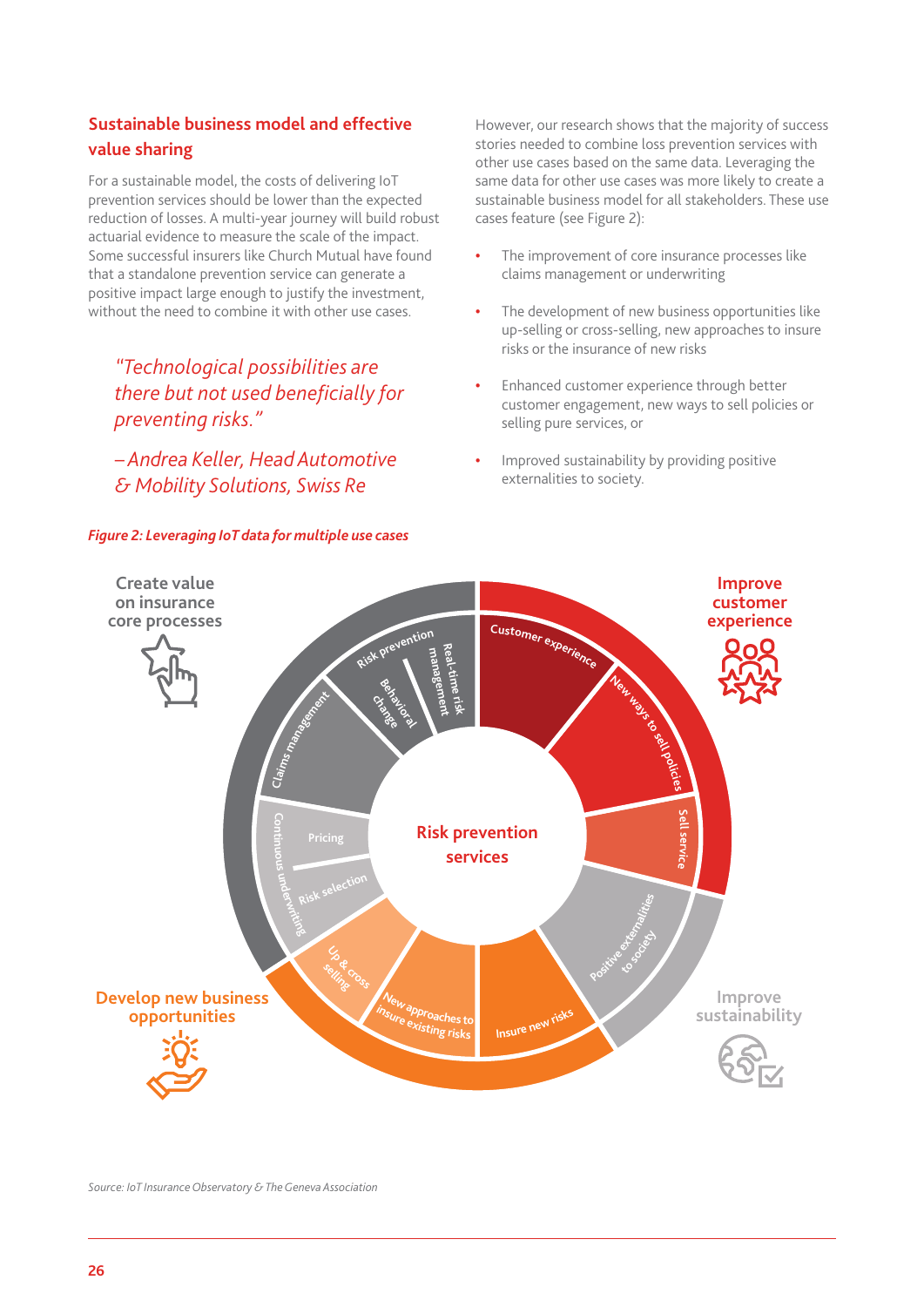

Sharing the value of new services with customers has proven to be the key driver that makes or breaks the acceptance of these new technologies and data-driven services.

New technology comes with a cost that will impact the business case for the insurance company and is part of the economics behind the value-sharing concept. The most obvious value-sharing element for consumers is a decrease in premiums. When the risk decreases, the risk premium decreases, too.

Value sharing with consumers comes in various forms and structures, and the benefits can be greater for customers with safer behaviours. Several examples were identified in the interviews, including:

- **•** Premium discounts and cash back (personal lines and commercial lines)
- **•** Rewards in the form of vouchers (personal lines)
- **•** Reduction of costs such as monthly rebates on fuel spending (personal lines) or cost-saving services for corporates
- **•** Home security or proactive roadside assistance (personal lines) and fleet services at competitive prices (commercial lines)
- **•** A free device, such as an Apple Watch or a camera (personal lines) and safety equipment for corporates, or the free use of an IoT SaaS platform (commercial lines).

Simply indicating ways in which driving can be made safer is not considered as shared value by customers. The offer of a water damage mitigation device did not drive the adoption of smart home insurance offers; however, smart home insurer Neos succeeded by providing customers with a free camera. This service is interesting and engaging enough for consumers to buy it, share their data and even buy additional services.

*"Points and rewards do not appeal to all; so, we have different personas, such that we have something to engage each individual."* 

*– Gina Minick, Product Director, Arity*

In addition to consumers, value sharing must also include agents and brokers. Incentivisation based on the pure premium amount does not work for agents and brokers because a reduced premium means less commission for the distributor.

### **Added financial management complexity**

Successful financial management of prevention services is far more complex than with traditional products. A comparison of the financial elements of traditional and prevention services is shown in Figure 3; additional financial components for the latter are highlighted in red.

#### *Figure 3: Increased financial complexity of IoT-driven prevention services*

| <b>Traditional</b><br>$\leq$ $=$<br>product<br>economics | <b>IoT-driven prevention</b><br>⊜<br>services economics                                     |
|----------------------------------------------------------|---------------------------------------------------------------------------------------------|
| + Premium income                                         | + Premium income                                                                            |
|                                                          | + Service fees                                                                              |
|                                                          | + Partner contributions (products, cash back to insurer)                                    |
| - Claims                                                 | - Claims                                                                                    |
| + Deductibles                                            | + Deductibles (notably in commercial lines)                                                 |
| (notably in commercial lines)                            | + Risk reduction                                                                            |
|                                                          | + Self-selection                                                                            |
|                                                          | - Net IoT costs                                                                             |
|                                                          | (software, hardware, installation, operations, maintenance, discounts and<br>subsidisation) |
| - Insurers' costs and expenses                           | - Insurers' costs and expenses                                                              |
|                                                          | - Insurers' costs for ecosystem management                                                  |
| - Commissions to distribution                            | - Commissions to distribution                                                               |
|                                                          | - New products' incentivisation                                                             |
|                                                          | - Cash back                                                                                 |
|                                                          | - Rewards                                                                                   |

*Source: The Geneva Association*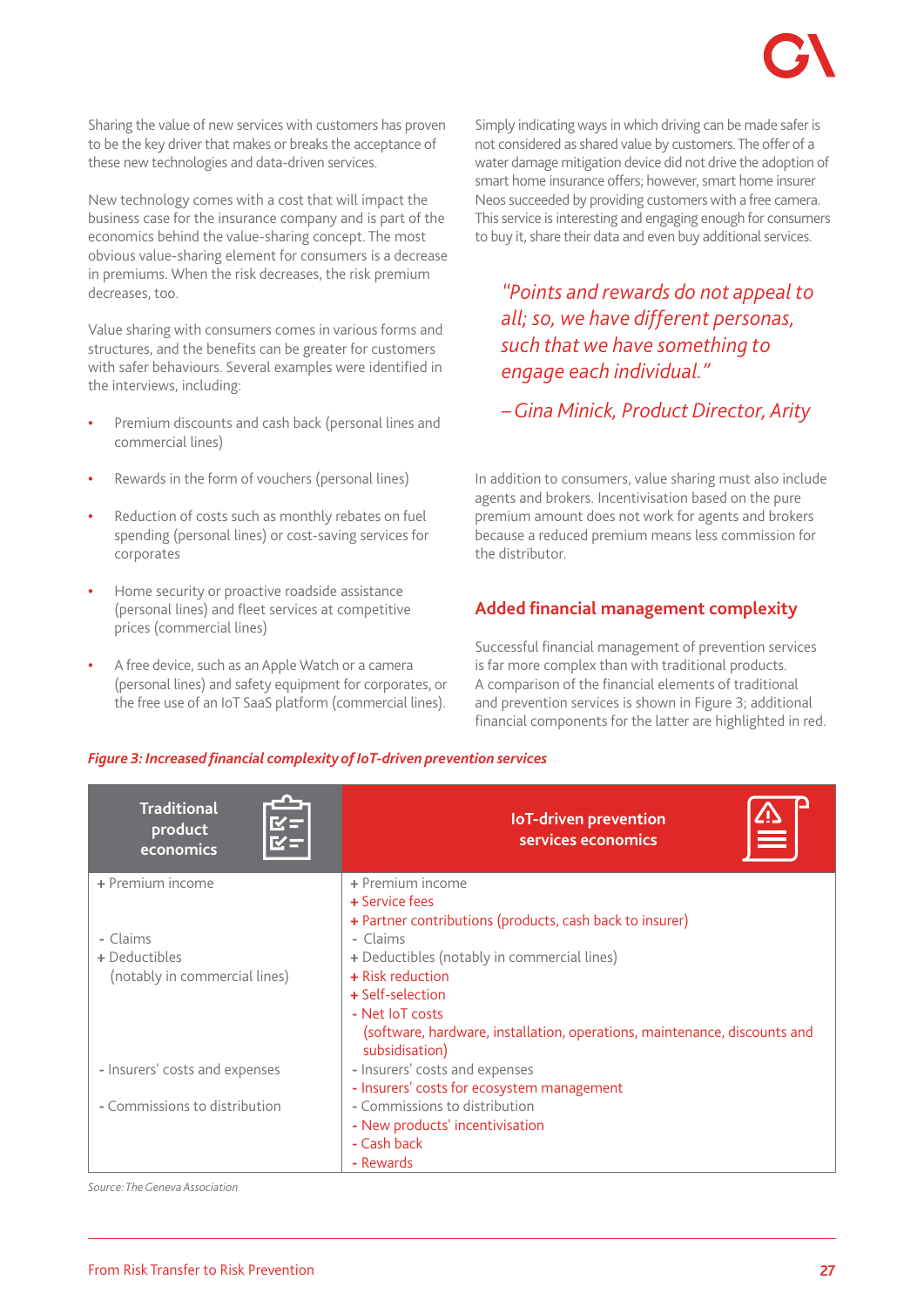The interviews highlighted the fact that several new elements need to be considered in the financial management of technology and data-based services. It is difficult to fit these into traditional insurance product economics.

*"Our reward partnerships are a key factor for the sustainability of the business model."* 

*– Precious Nduli, Head of Technical Marketing and Vitality Drive Engagement, Discovery Insure*

Beyond finding a sustainable business model, insurers must also open dialogue with regulators. In some cases, insurers have found themselves at a competitive disadvantage versus non-insurance players in providing prevention services to customers.

Current insurance regulations sometimes pose a barrier to leading experiments in prevention solutions, leaving insurers at a competitive disadvantage.

*"There is a necessity to balance sustainable economics and driving the right behaviours. It's a trade-off between a target per member spend and balancing daily/weekly/ monthly rewards."* 

*– Christian Wards, Director of Group Health & Wellness Transformation, AIA*

Current insurance regulations sometimes constitute a barrier to leading experiments in prevention solutions. For example, the anti-rebate law in the U.S. prevents insurers from sharing value in the form of rewards, such as wearables.

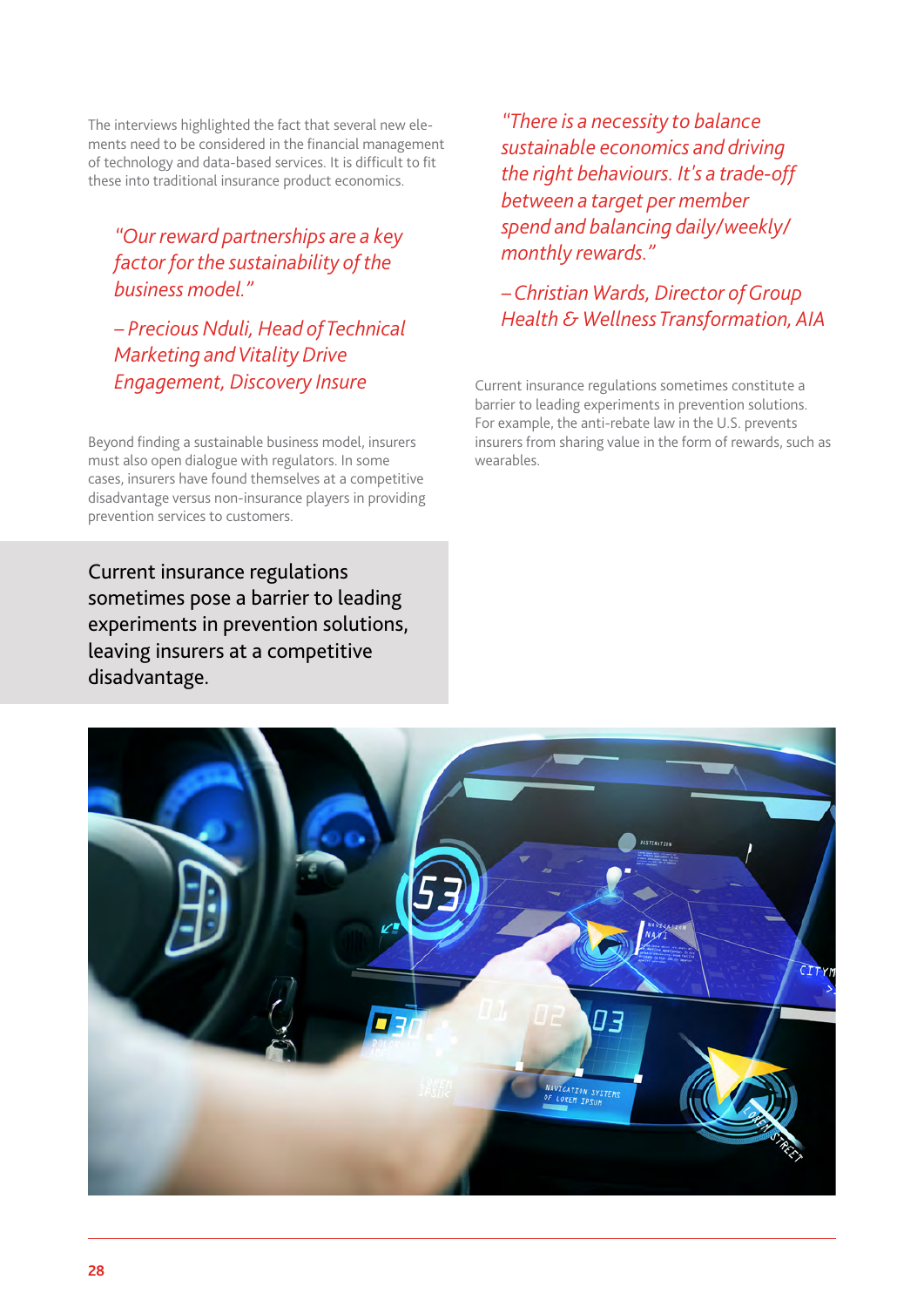

# **5.Conclusions and recommendations**

IoT and IoT data will be game changers in all industries and will increasingly affect our everyday lives. IoT technology, data capabilities, real-time remote processes, incident steering and proactive customer interactions for prevention will become the new normal. This paradigm change to 'preventing bad things from happening' cannot be ignored and the insurance industry must embrace it.

#### *Insurers, their technology partners and regulators must become more literate in Insurance IoT and improve their understanding of its translation into insurance prevention services.*

IoT maturity in the insurance market is evolving. Knowledge about insurance IoT and translation of the data into a sustainable business case are still in the early stages of development. Prevention services and value sharing are complex and require a multidisciplinary approach. To best serve customers and society, insurers and regulators need to become more literate in insurance IoT and develop a deeper understanding of how to translate it into prevention services.

#### *Insurers should consider the development of technology and data-driven prevention services as a form of business transformation.*

The implementation of successful risk prevention services will require much more than the launch of new products. It will necessitate fundamental changes in business operations across the whole insurance organisation, and the proactive involvement of both management and frontline employees will be needed. All functions across the insurance value chain need to be integrated and engaged; standalone prevention services are rarely successful, either from an economic or from a customer engagement point of view. Insurers should view this as a journey of business transformation. The capability perspective should give insurers a sense of urgency; a competitor's product can be replicated in a few months, but capabilities require time to build.

#### *Insurance regulators should adapt regulatory frameworks to be more conducive to the implementation of large-scale prevention services.*

Regulations that are adequate for traditional insurance products can act as barriers to large-scale prevention services.

Insurance regulators need to understand these peculiarities to allow for value sharing and to enable insurers to set incentives that prevent incidents and subsequent costs that are not covered by policies. To do this, insurers need access to customer data. They also need to be able to provide IoT technology at no charge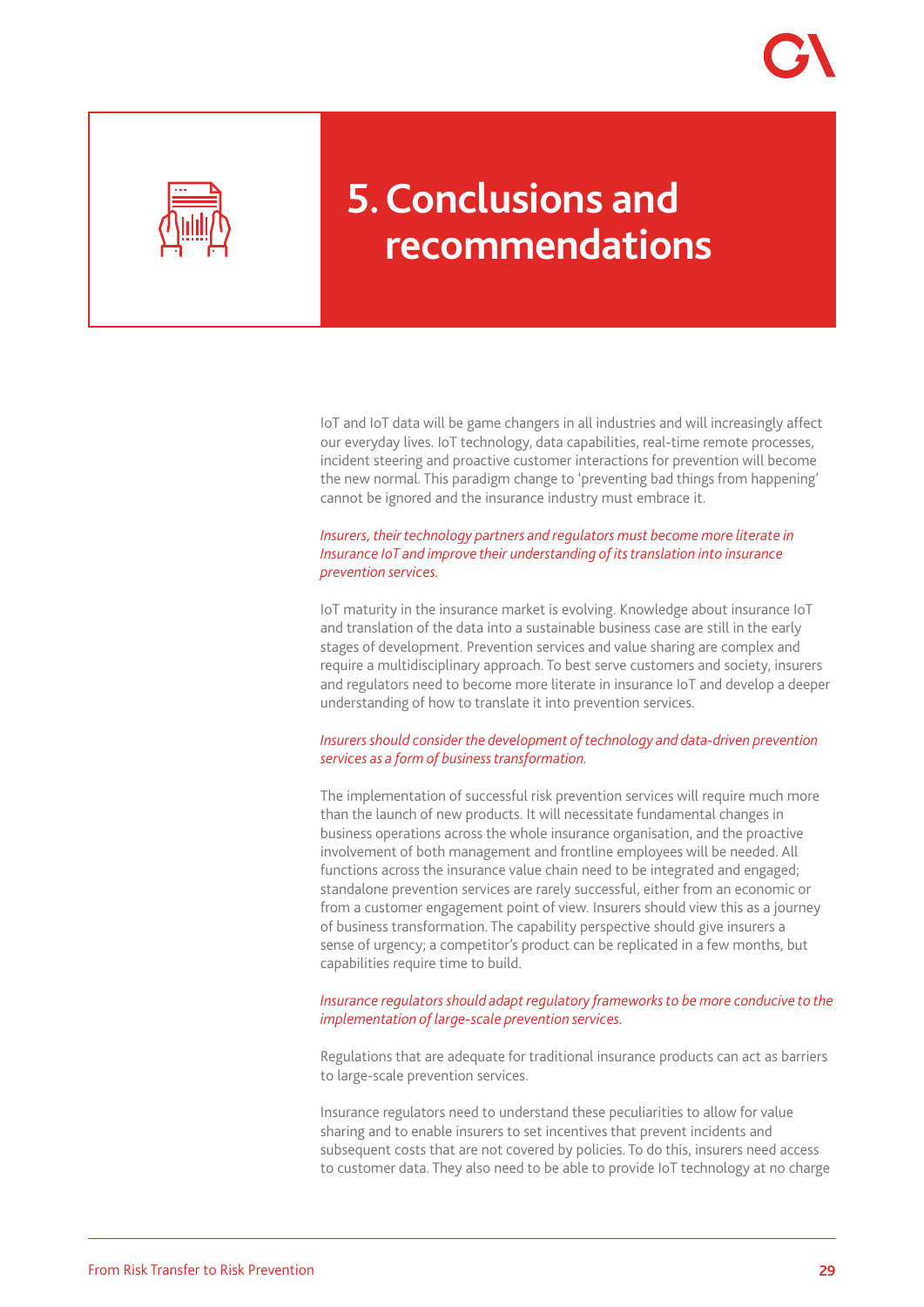to policyholders. Otherwise the insurance sector risks being put at a disadvantage compared to other, less regulated sectors.

Why should a tech company have fewer restrictions on the use of data for their business model than an insurance company that wants to share value with consumers and benefit society with improved safety and/or better health? Why should a tech company be allowed to give their customers a health wearable for free, but not an insurer? Regulators need to adapt current frameworks to ensure a level playing field.

#### *Tech companies should co-create technology-driven prevention services with insurers.*

Insurers have established teams with technology expertise that build integration applications for technology and data, but incumbents are now actively seeking partnerships with technology companies. However, tech companies need to go beyond just delivering a technology; simply providing the best hardware or algorithm does not reflect a successful collaboration. This will be enhanced by the ability of tech companies to co-create with insurers a technology-enabled bundle of risk transfer and risk prevention services for customers.

#### *Tech companies should engage in a dialogue with the insurance industry to better understand its value and leverage it to benefit consumers and society.*

The insurance industry has access to a large customer base to which it provides protection and financial wellness, it also contributes positively to society by encouraging healthier and safer behaviour. Technology companies need to better understand the insurance industry's unique contributions to individuals, businesses and society, and the benefits of working with insurers to better serve customers with a wider range of services. To do this, tech companies should engage in an open and extensive dialogue with the insurance industry.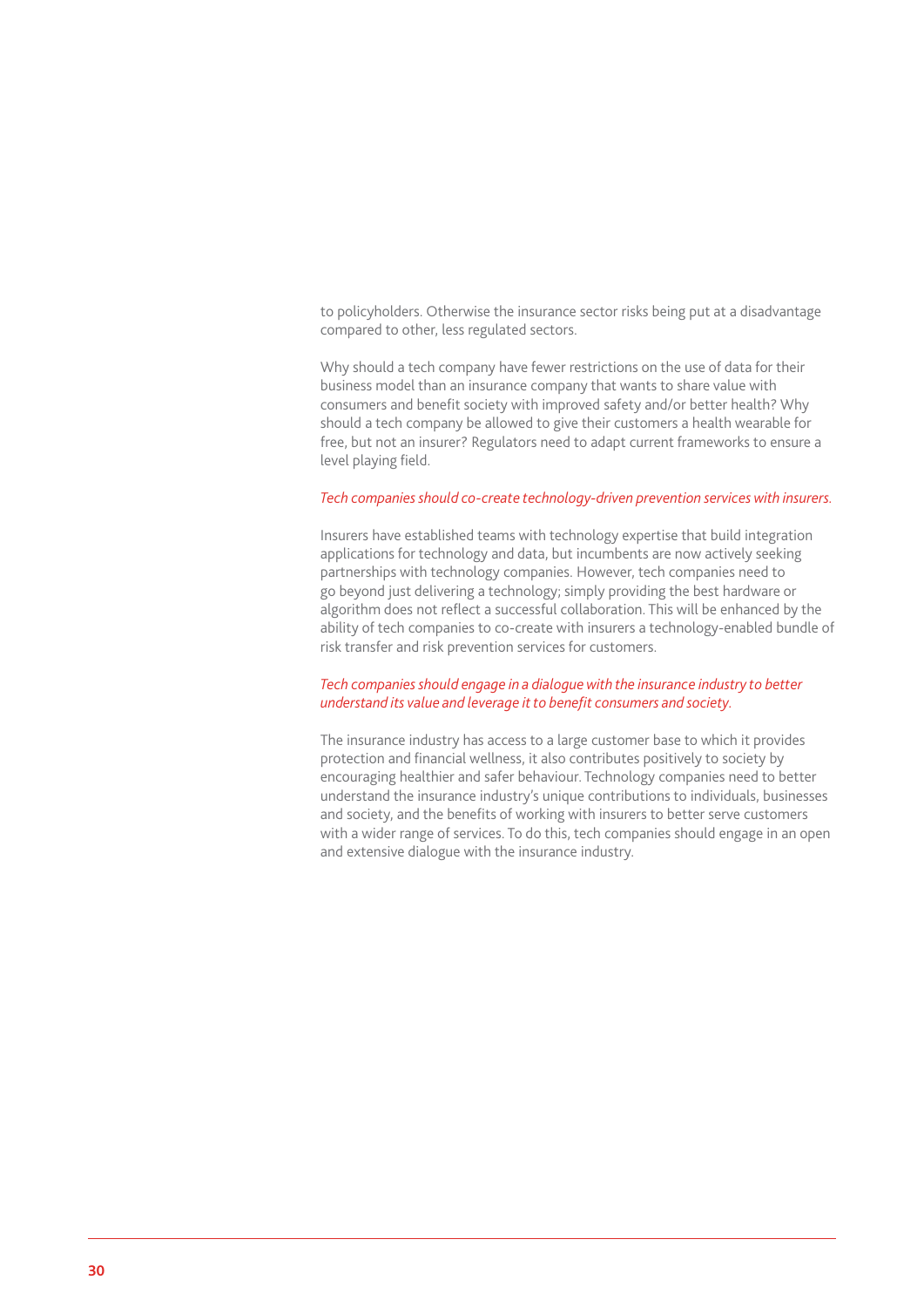# References

AO Kaspersky Lab. 2020. *Things Just Got Real: 61% of Businesses Already Use IoT Platforms Despite Security Risks.* https://www.kaspersky.com/about/pressreleases/2020\_things-just-got-real-61-of-businesses-already-use-iot-platformsdespite-security-risks

Aviva. 2020. *Tech Nation: Number of Internet-connected Devices Grows to 10 per Home.* https://www.aviva.com/newsroom/news-releases/2020/01/tech-nationnumber-of-internet-connected-devices-grows-to-10-per-home/

Barefoot, J.A. 2020. Modernizing Consumer Financial Regulation for the Digital Age. *M-RCBG Associate Working Paper No. 152.* https://www.hks.harvard.edu/centers/ mrcbg/publications/awp/awp152

Bell, J.L., M.A. Taylor, G.-X. Chen, R.D. Kirk, and E.R. Leatherman. 2017. Evaluation of an In-vehicle Monitoring System (IVMS) to Reduce Risky Driving Behaviors in Commercial Drivers: Comparison of In-cab Warning Lights and Supervisory Coaching with Videos of Driving Behavior. *Journal of Safety Research* 125–136.

Carbone, M. Nothing Happens Overnight in the Insurance Sector. *Business Reporter.* 29 April 2020. https://business-reporter.co.uk/2020/04/29/nothing-happensovernight-in-the-insurance-sector/

Carbone, M., P. Negri, and M. Harb. 2016. *Connected and Sustainable Insurance.* https://www2.slideshare.net/matteocarbone/connected-and-sustainableinsurance.

Discovery. 2018. *Results and Cash Dividend Declaration for the Year Ended 30 June 2018.*

GSMA. 2020. https://www.gsmaintelligence.com/data/

Intact. 2019. *Farm Sentinel Program.* http://www.intactspecialty.ca/QC\_EN/ assets/20369---farm-sentinel-program-salessheet-10-19-en.pdf

Intel. 2017. *Mobileye and Munich Re, US Announce Collaboration to Reduce Automotive Collisions.* https://newsroom.intel.com/news-releases/mobileyemunich-re-us-announce-collaboration-reduce-automotive-collisions/#gs.rixglq

IoT Insurance Observatory. 2017–2020. https://iotinsobs.com/

LexisNexis/Floe by Moen. 2020. *Preventing Water Claims: Understanding the value of smart home technology.*

Lueth, K.L. State of the IoT 2020: 12 Billion IoT Connections, Surpassing non-IoT for the First Time. *IoT Analytics.* 2 December 2020. https://iot-analytics.com/state-ofthe-iot-2020-12-billion-iot-connections-surpassing-non-iot-for-the-first-time/.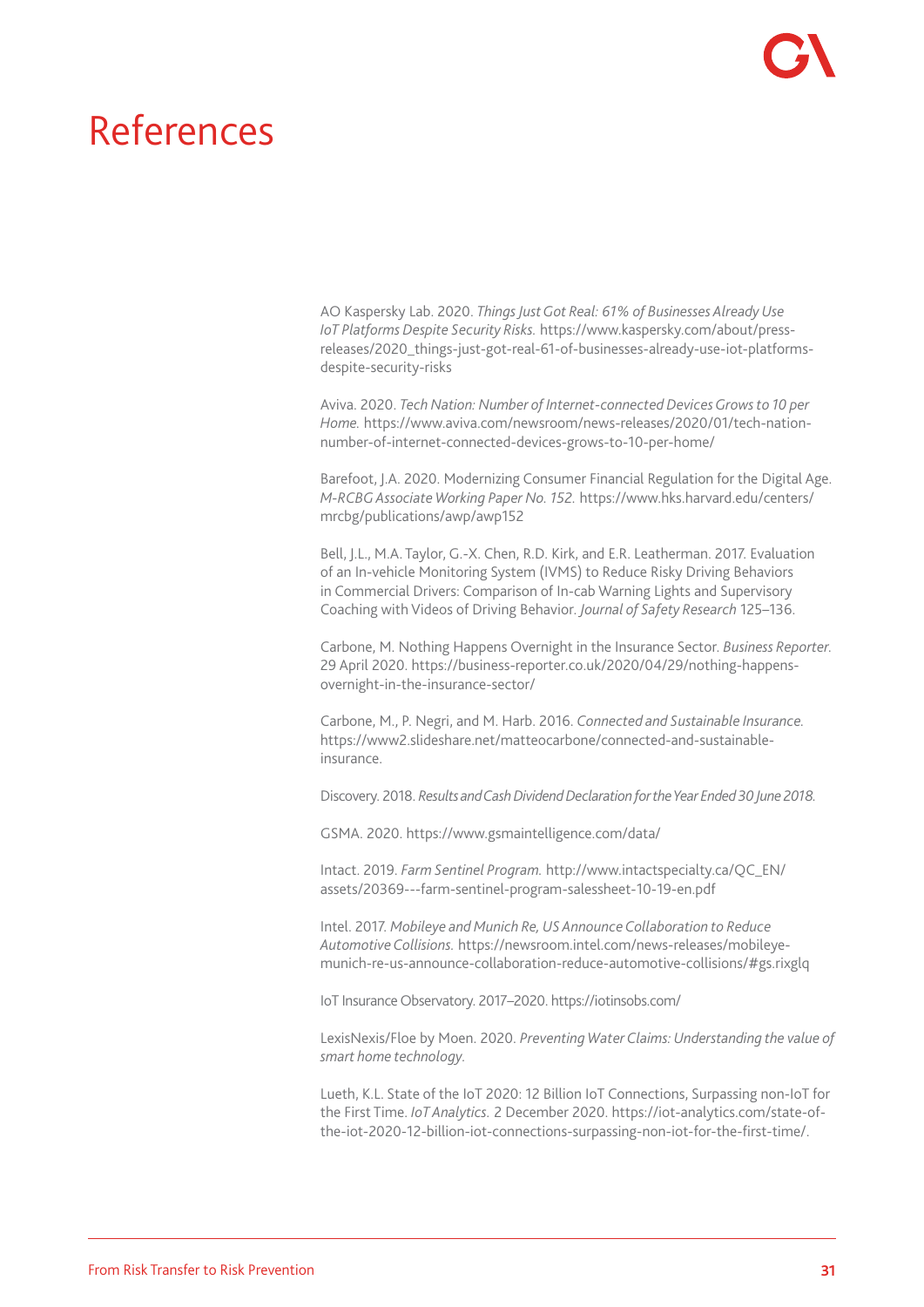McKinsey. 2020. *The Future of Life Insurance: Reimagining the Industry for the Decade Ahead.* https://www.mckinsey. com/industries/financial-services/our-insights/the-futureof-life-insurance-reimagining-the-industry-for-thedecade-ahead

Møllegaard, S. 2018. Six Mega-trends that will Take Insurance Back to the Future. In *The InsurTech Book: The Insurance Technology Handbook for Investors, Entrepreneurs and FinTech Visionaries.* Wiley.

Nationwide. 2020. Middle Market Firms May Be Untapped Telematics Opportunity. *Insurance Journal.* https://amp.insurancejournal.com/news/ national/2020/12/09/593378.htm

Oliver Wyman. 2019. *The Industrial Athlete and Nextleveling Safety in the Workplace.*

Patel, M.S., S. Chang, and K.G. Volpp. Improving Health Care by Gamifying It. *Harvard Business Review*. 7 March 2019. https://hbr.org/2019/05/improving-health-care-bygamifying-it

Porter, M., and J.Heppelman. 2014. How Smart Connected Products are Transforming Competition. *Harvard Business Review.* 

RAND. 2018. *Incentives and Physical Activity - An Assessment of the Association Between Vitality's Active Rewards with Apple Watch Benefit and Sustained Physical Activity Improvements.*

Ritchie, D. 2020. AXA XL Launches IoT Tool for Monitoring Building Health. *CIR Magazine.* 24 September 2020. https://www.cirmagazine.com/cir/2020092401.php

United Nations. Department of Economic and Social Affairs. *Sustainable Development.* https://sdgs.un.org/

Vitality International. 2020. *Vitality Reaches a Global Network of Partner Insurers.* https://vitality.international/ about-vitality/global-vitality-network.html

Wellman, B. 2001. Physical Place and Cyber Place: The Rise of Networked Individualism. *International Journal of Urban and Regional Research* 25 (2): 227–252.

World Economic Forum. 2018. *IoT for Sustainable Development Project.* https://widgets.weforum.org/iot4d/ index.html